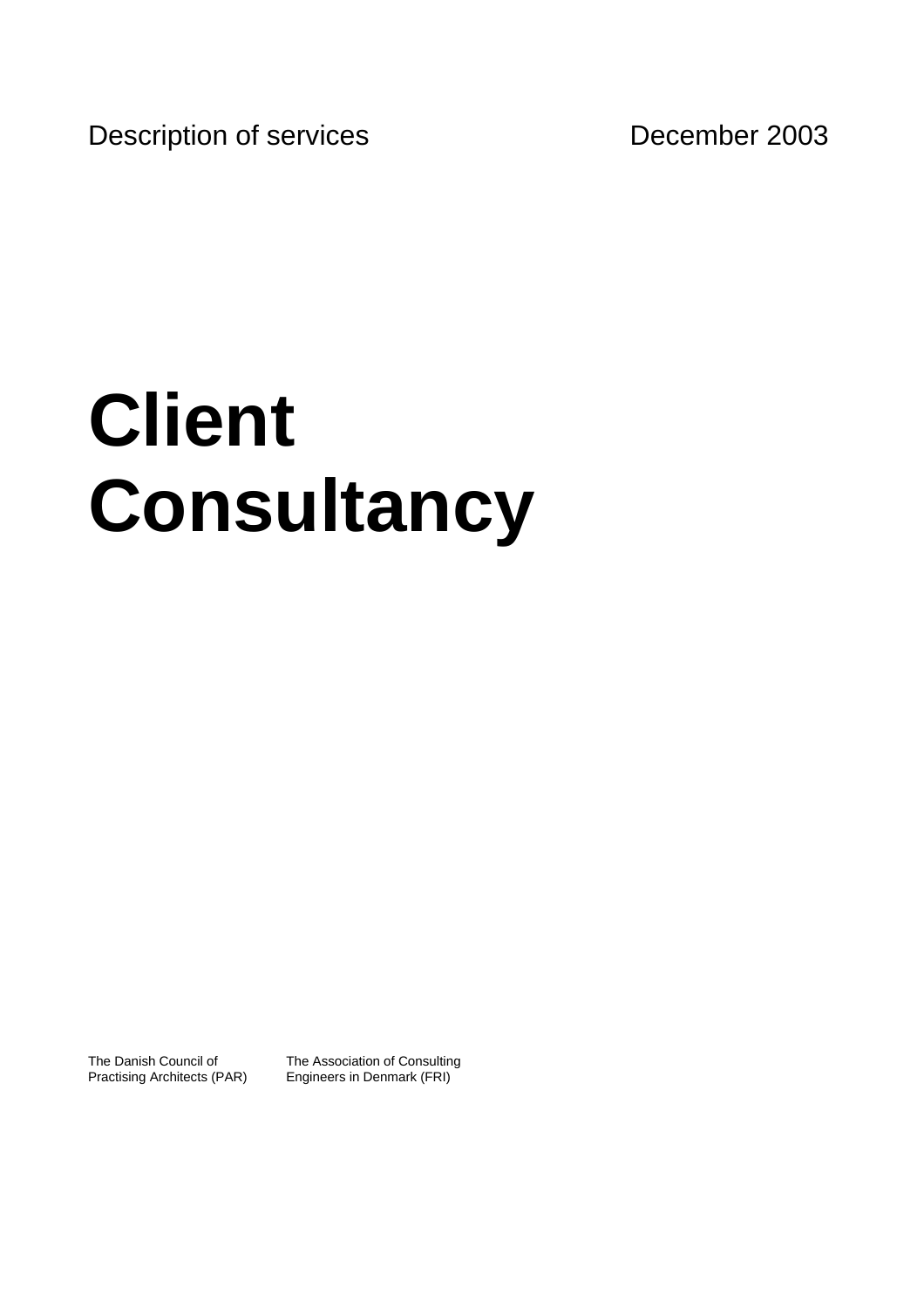PAR and FRI

# **Description of services for client consultancy**

This English translation is provided for convenience only. The original Danish text will be applicable for all purposes, and in case of discrepancy the Danish wording will prevail.

This description of services is not similar to the RIBA standard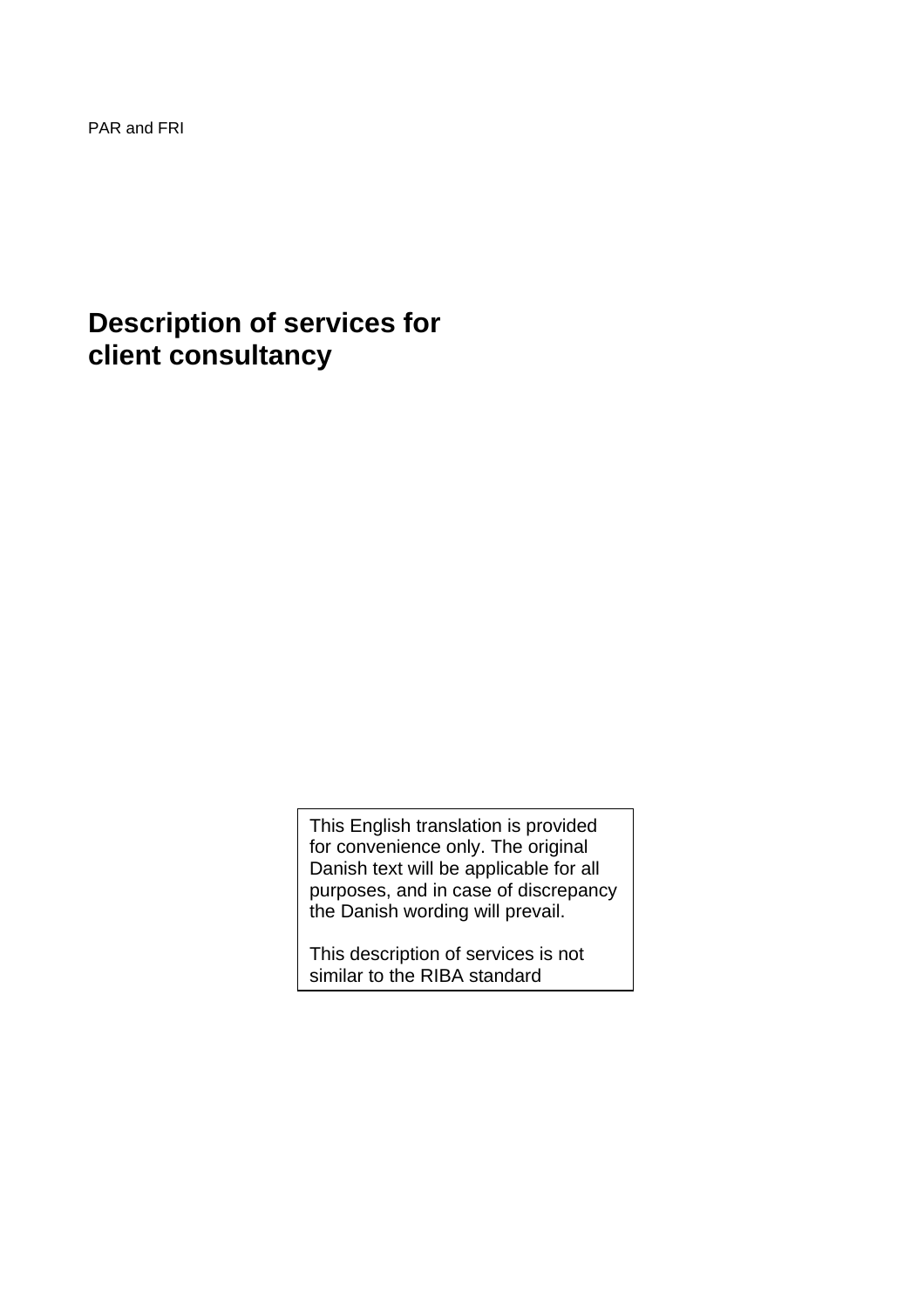# **Definitions:**

# **Danish/English**

| Anlæg (bredt forstået)                  | <b>Facilities</b>                                             |
|-----------------------------------------|---------------------------------------------------------------|
| Anlægsopgave                            | Engineering project                                           |
| Arbejdsmiljø                            | Health and safety (Work environment, Work-<br>ing conditions) |
| Eftersyn                                | Inspection                                                    |
| Entreprenør                             | Contractor                                                    |
| Entreprise                              | Contract                                                      |
| Fagentreprise                           | Specialist contract (Individual-trade contract)               |
| Forsyninger (el, vand, fjernvarme osv.) | <b>Supplies</b>                                               |
| Hovedentreprise                         | General contract (Main contract)                              |
| Installationer                          | Installations                                                 |
| Inventar                                | <b>Fittings and fixtures</b>                                  |
| Kvalitetssikring (skærpet)              | Increased quality assurance                                   |
| Projekteringsleder                      | Design manager                                                |
| Projektleder (sagsark./ing.)            | Project manager                                               |
| Rumskitser                              | Preliminary designs of rooms                                  |
| Samarbejdsmodel                         | Cooperation model                                             |
| Sikkerhed og sundhed                    | Health and safety                                             |
| "Som udført"                            | "As built"                                                    |
| Storentreprise                          | Large contract                                                |
| Tidsplan                                | Timetable (time schedule)                                     |
| Tilgængelighed                          | Accessibility                                                 |
| Totalentreprise                         | Turnkey contract (Design - Build contract)                    |
| Totalrådgiver                           | Full-service consultant (Main consultant)                     |
| Totaløkonomiske vurderinger             | Overall financial assessment                                  |
| Udstyr                                  | Equipment                                                     |
| Underrådgiver                           | Sub-consultant                                                |
| Økonomi                                 | <b>Financial Basis</b>                                        |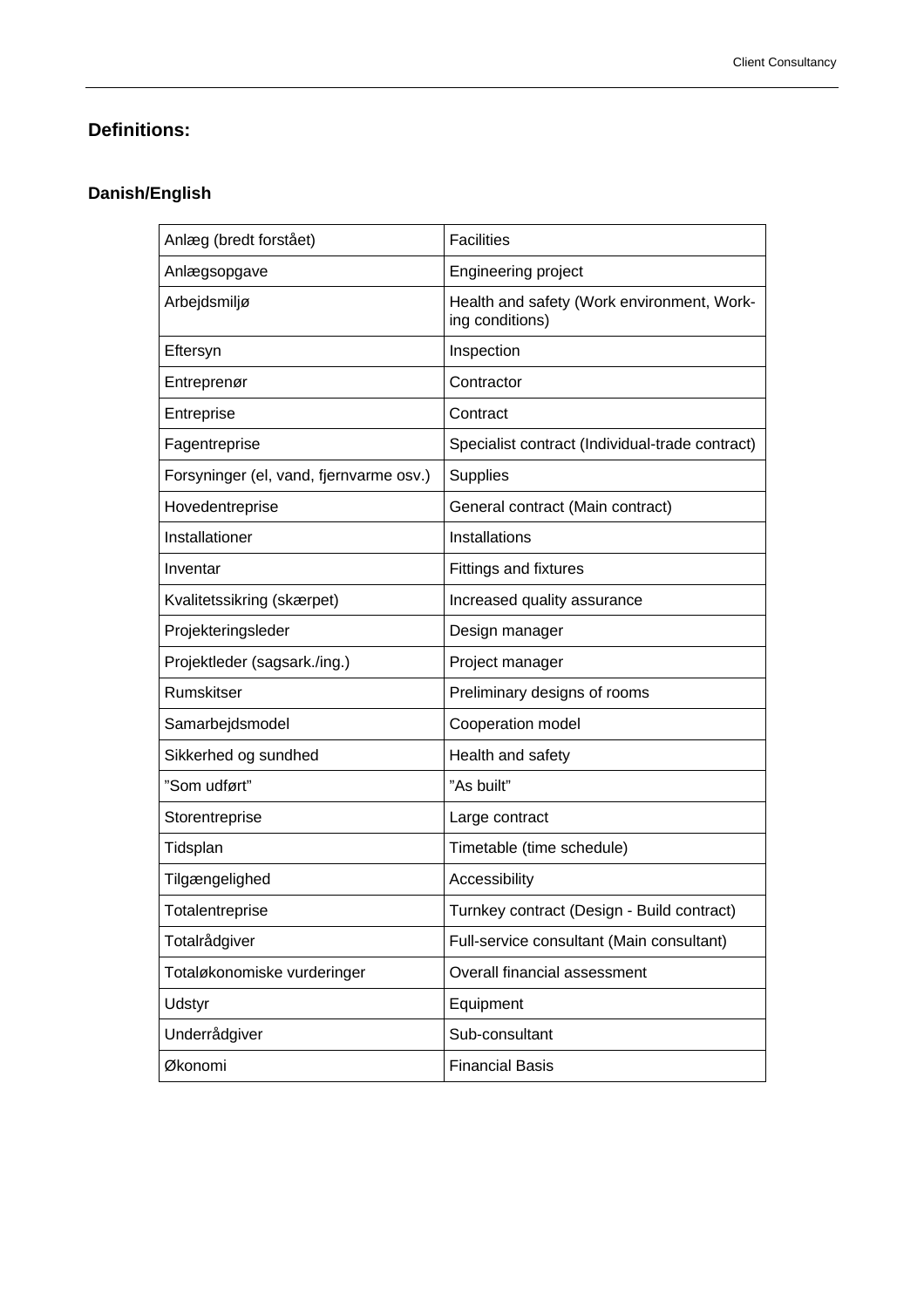# **English/Danish**

| Accessibility                                                 | Tilgængelighed                          |
|---------------------------------------------------------------|-----------------------------------------|
| "As built"                                                    | "Som udført"                            |
| Contract                                                      | Entreprise                              |
| Contractor                                                    | Entreprenør                             |
| Cooperation model                                             | Samarbejdsmodel                         |
| Design manager                                                | Projekteringsleder                      |
| Engineering project                                           | Anlægsopgave                            |
| Equipment                                                     | Udstyr                                  |
| <b>Facilities</b>                                             | Anlæg (bredt forstået)                  |
| <b>Financial Basis</b>                                        | Økonomi                                 |
| <b>Fittings and fixtures</b>                                  | Inventar                                |
| Full-service consultant (Main consultant)                     | Totalrådgiver                           |
| General contract (Main contract)                              | Hovedentreprise                         |
| Health and safety                                             | Sikkerhed og sundhed                    |
| Health and safety (Work environment, Work-<br>ing conditions) | Arbejdsmiljø                            |
| Increased quality assurance                                   | Kvalitetssikring (skærpet)              |
| Inspection                                                    | Eftersyn                                |
| Installations                                                 | Installationer                          |
| Large contract                                                | Storentreprise                          |
| Overall financial assessment                                  | Totaløkonomiske vurderinger             |
| Preliminary designs of rooms                                  | Rumskitser                              |
| Project manager                                               | Projektleder (sagsark./ing.)            |
| Specialist contract (Individual-trade contract)               | Fagentreprise                           |
| Sub-consultant                                                | Underrådgiver                           |
| Supplies                                                      | Forsyninger (el, vand, fjernvarme osv.) |
| Timetable (time schedule)                                     | Tidsplan                                |
| Turnkey contract (Design - Build contract)                    | Totalentreprise                         |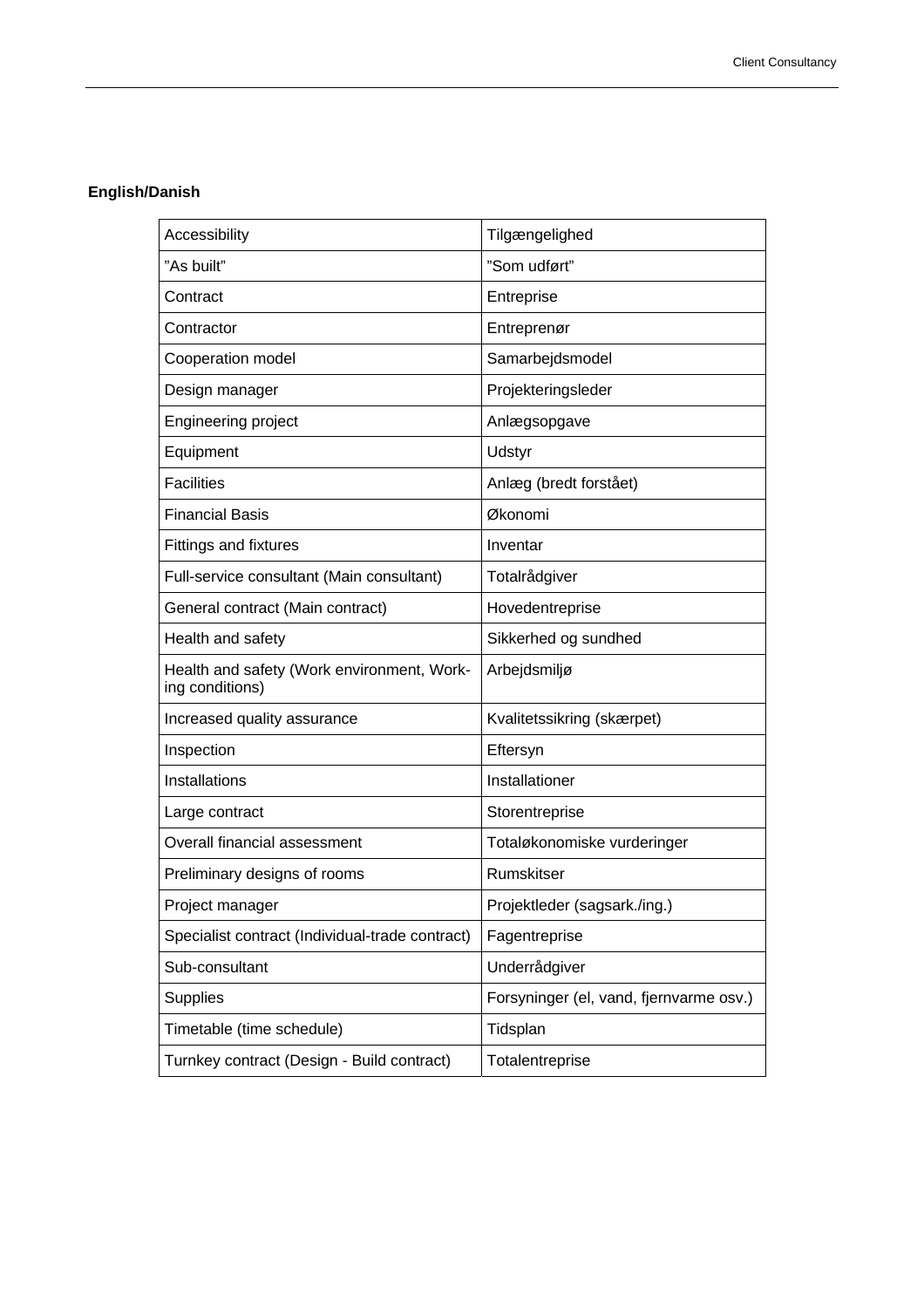This description of services serves as a basis for providing consultancy to clients. The description of services is based on building projects, but is also applicable to engineering projects.

The consultant's services and fees are contractually based on ABR 89 ("General Conditions for Consulting Services").

Agreements should be drawn up using PAR's and FRI's standard form of agreement. It should be noted that services provided by the consultant comprise only services expressly specified in the consultancy agreement.

Reference is made to the description of services for "Building and Planning", December 2002, drawn up by PAR and FRI.

PAR and FRI have issued individual codes of practice for a number of specific areas. Reference is made to the two organisations' websites: www.par.dk and www.frinet.dk.

In concert with the Danish Association of Construction Clients and the Danish Building Association, PAR and FRI have drawn up *"Partnering i praksis"* (Partnering in practice) and *"Totalentreprise"* (Turnkey contracts).

Similarly, codes issued by other organisations may be of relevance to projects completed in these areas: landscape architecture (the Danish Council of Landscape Architects) and furniture development and product design (Danish Designers).

Because client consultancy is in rapid development, the description of services is likely to be updated on a regular basis.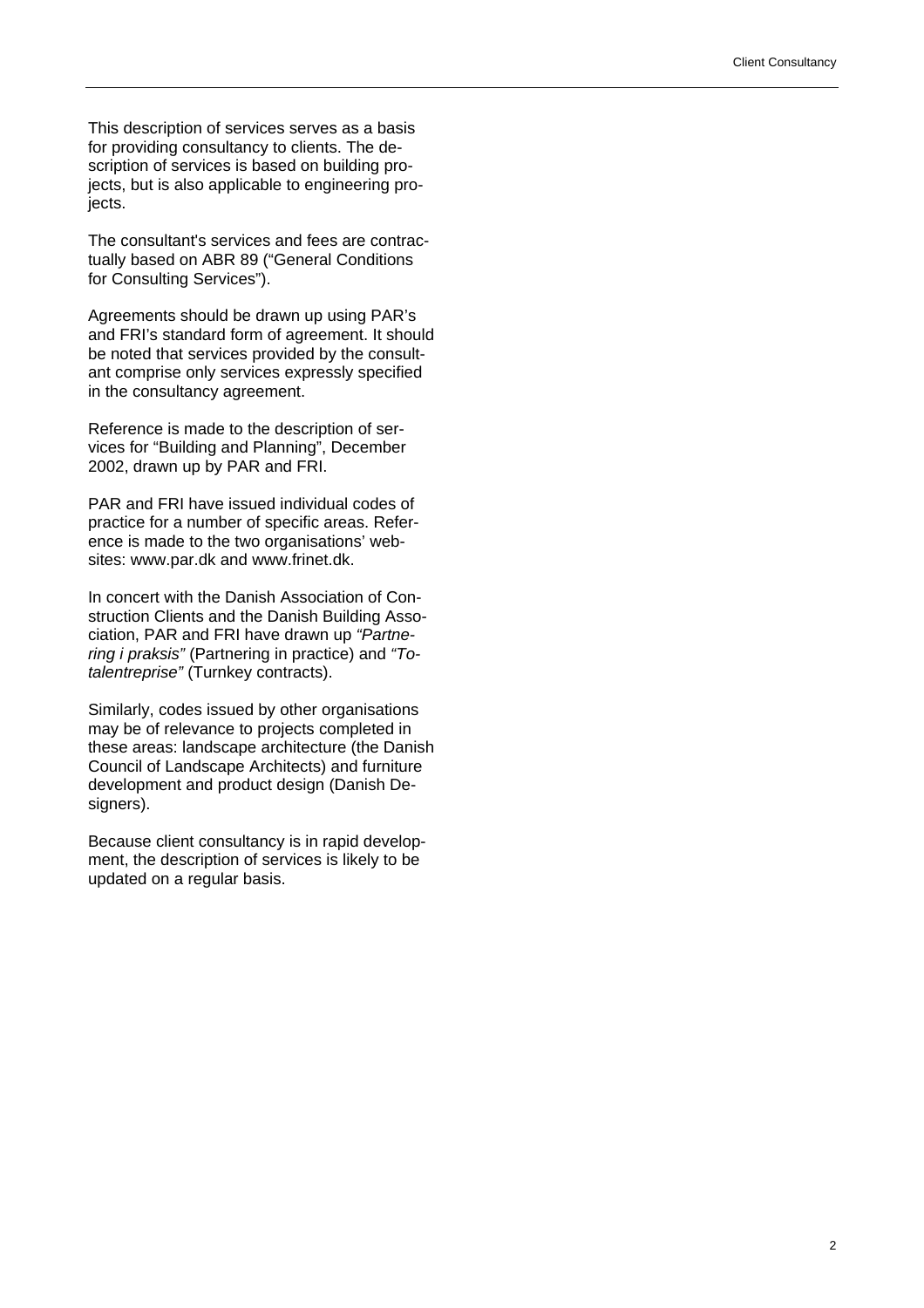# **Table of contents**

# **0. Role of client's consultant**

- 0.1 Choice of form of cooperation
- 0.2 Private and public building projects<br>0.3 Definition
- Definition
- 0.4 Agreement
- **1. Client consultancy for building projects under specialist, large or general contracts**
- 1.1 Appraisal
- 1.2 Building programme
- 1.3 Choice of consultants
- 1.4 Design
- 1.5 Choice of contractor(s)
- 1.6 Construction
- **2. Client consultancy for building projects under turnkey contracts**
- 2.1 Appraisal
- 2.2 Building programme
- 2.3 Choice of turnkey contractor
- 2.4 Design
- 2.5 Construction
- **3. Client consultancy for building projects under partnering agreements**
- 3.1 Appraisal
- 3.2 Building programme
- 3.3 Partnering agreement
- 3.4 Choice of partners
- 3.5 Design
- 3.6 Construction

#### **4. Tenant consultancy**

- 4.1 Appraisal
- 4.2 Building programme
- 4.3 Choice of premises
- 4.4 Design
- 4.5 Construction

# **5. Investor consultancy**

- 5.1 Project evaluation
- 5.2 Contracting
- 5.3 Design
- 5.4 Construction

# **6. Other services**

- 6.1 Planning
- 6.2 Assessment of building sites
- 6.3 Registration of existing conditions
- 6.4 Building registration
- 6.5 Due diligence
- 6.6 Geotechnical investigations
- 6.7 Environmental investigations
	- 6.8 Official duties<br>6.9 Analysis of ma
	- Analysis of market conditions
	- 6.10 Project development
	- 6.11 Risk analysis
	- 6.12 Value analysis
	- 6.13 Financial analysis
	- 6.14 Insurance
	- 6.15 Process management/consultancy
	- 6.16 Project web
	- 6.17 Environmentally friendly design
	- 6.18 Environmental management<br>6.19 Sales material. etc.
	- Sales material, etc.
	- 6.20 Complementary/alternative projects and project changes
	- 6.21 Artistic decoration
- 6.22 Bills of quantities, etc.
- 6.23 Increased quality assurance
- 6.24 Client deliverables
- 6.25 Fittings, fixtures and equipment
- 6.26 Detailed timetables
- 6.27 Construction management
- 6.28 Assessment of operation and maintenance
- 6.29 Operational phase consultancy
- 6.30 Facilities management<br>6.31 Special meeting activities
- Special meeting activities
- 6.32 Disputes
- 6.33 Relocation planning
- 6.34 Five-year inspection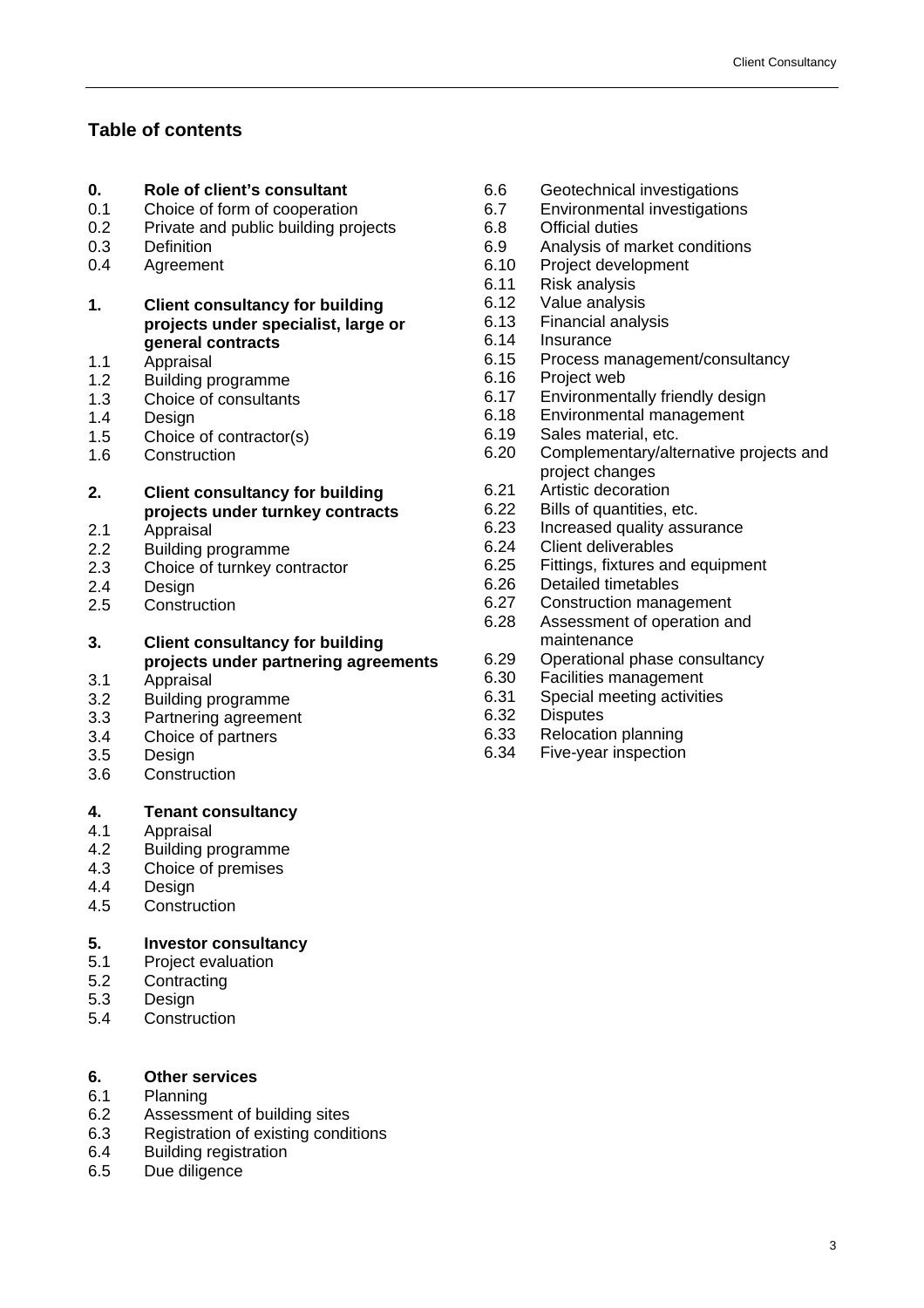# **0. Role of client's consultant**

The client's consultant is the client's independent representative and adviser.

The client's consultant provides consultancy and assistance to the client in its cooperation with technical consultants, contractors, etc. The client's consultant may also assist the client in leasing or purchasing real property.

In practice, client consultancy may be provided in many forms, depending on the client's needs and the nature of the project in question. This description of services presents five typical cooperation models, and the services offered by the consultant are described for each of these models:

- 1. Client consultancy for building projects under specialist, large or general contracts
- 2. Client consultancy for building projects under turnkey contracts
- 3. Client consultancy for building projects under partnering agreements
- 4. Tenant consultancy
- 5. Investor consultancy

#### **0.1 Choice of form of cooperation**

At the initial stage of the consultancy process, the client's consultant provides assistance to the client for the purpose of determining the optimum form of cooperation for the client, including providing a description of the advantages and drawbacks of the individual consultancy and contract forms in relation to the project in question.

A particular feature of the described cooperation models 1-3 is the fact that the initial services overlap greatly, so the client need not choose the form of cooperation before project implementation. The client should choose the form of cooperation not later than at the time of completion and approval of the appraisal.

#### **0.2 Private and public building projects**

In theory, the cooperation models may be used for private and public building projects.

Public building projects must be completed in compliance with the specific legislation and provisions governing the project in question. Tendering legislation, including EU Directives, is especially important in this connection, introducing a number of specific tender requirements. For partnering agreements, reference is made to the relevant guidelines, including *"Partnering i praksis"*.

Tendering is not required for private building projects, and, in a number of cases, the choice of partners will not be based on tender action.

The description of services is applicable to new building projects as well as to rebuilding or renovation projects.

#### **0.3 Definition**

This description of services contains a number of services also listed in the description of services for "Building and Planning", 2002.

When organising a project, the client's consultant and the client must cooperate to ensure that services are distributed appropriately between all parties involved, including the client, the client's consultant, other consultants and contractors, and also to prevent any overlap.

For each cooperation model, all matters of contract law are handled by the client and/or the client's legal representative.

#### **0.4 Agreement**

Once the client has chosen a form of cooperation, the description of services will form the basis for the agreement on client consultancy for the relevant project. The agreement specifies the scope of services to be provided, including any services listed in section 6, Other services.

For any project, the services to be provided by the client's consultant must therefore match the client's needs, the nature of the project and the client's organisation and may comprise the full duration of the project or individual project stages.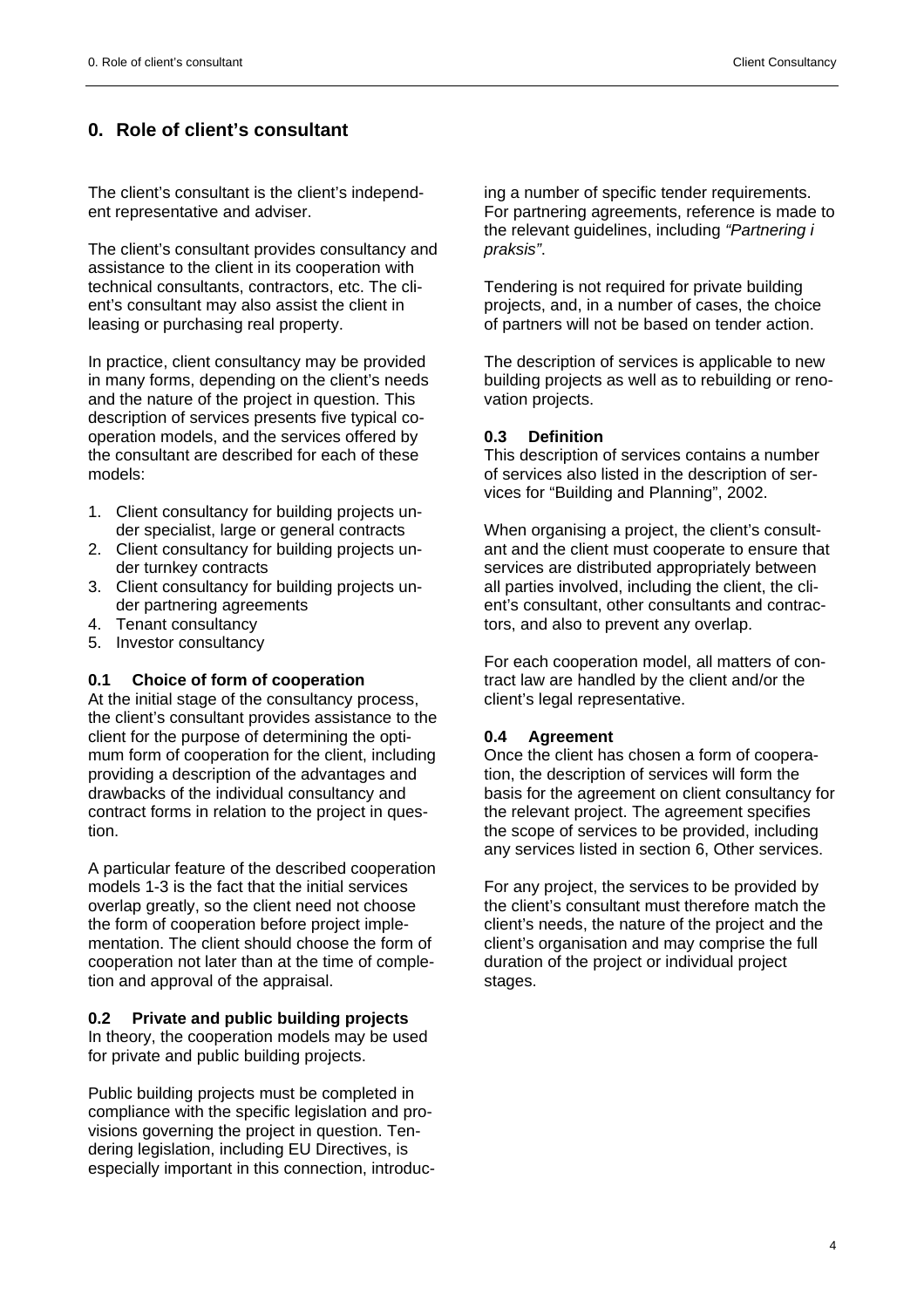# **1. Client consultancy for building projects under specialist, large or general contracts**

In building projects based on specialist, large or general contracts, the client's consultants (architect and engineer) handle the design process, manage the tender process and are responsible for construction management and technical supervision until the handing-over of the works and the 1-year inspection.

The client's consultant is responsible for establishing a basis for consultancy agreements, including a building programme, inviting tenders for consultancy services, including assistance in connection with choosing the form of competition, assistance with the assessment of tenders and conclusion of agreements, as well as handling follow-up on behalf of the client during the design and construction phases.

#### **Contractual organisation**



#### **Project organisation**



# **1.1 APPRAISAL**

The appraisal is the result of initial work on the client's thoughts and ideas for the purpose of deciding whether to implement the project in question.

The agreement specifies the scope of services to be provided.

# **1.1.1 Contents**

The initial work on the client's ideas is presented in a report. This report analyses the potential of the client's ideas and assesses whether and how these ideas can be implemented. The appraisal may include alternatives to the client's ideas.

The necessary planning and relevant investigations of existing conditions, including research in archives, are summarised in the appraisal.

The appraisal may also include information about the intended building site, including details on soil conditions.

The appraisal may also include investigations into alternative building sites, etc.

The appraisal may include accounts of the outcome of negotiations conducted.

The appraisal may include an analysis of needs and functions.

The appraisal must include an organisational chart for the building project. An account must be given of how decisions are made, including any need for hearings and user influence in connection with the building programme.

# **1.1.2 Project**

The appraisal may include existing drawings detailing the site's location and size as well as particulars of its nature, site development, plot ratios, easements, profits and restrictive covenants, zoning, etc.

If no drawings are available, the client may let its consultant arrange for existing buildings and facilities to be registered, measured and drawn.

In rebuilding projects, the appraisal may include advance details for the programme work comprising an account of the use of buildings, the environmental conditions of the area, the combination of materials used in the buildings as well as a structural survey.

# **1.1.3 Time**

The appraisal may include a time frame for the completion of the project, including particularlycritical milestones such as commitment deadlines for site acquisition.

#### **1.1.4 Financial basis**

The appraisal may include proposals for budget limits in connection with project implementation,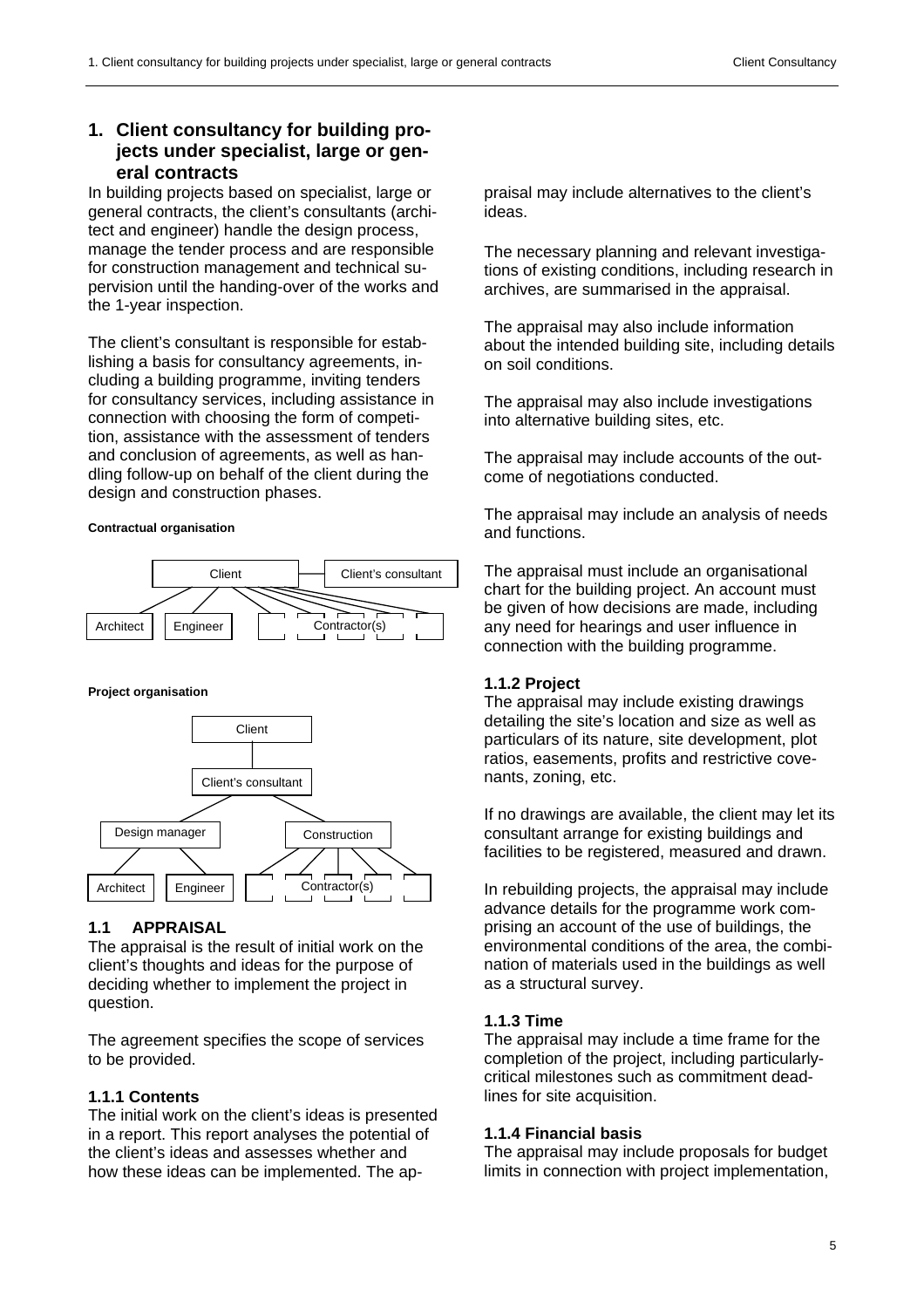including an estimate of total construction costs, site acquisition costs, other costs, etc.

#### **1.1.5 Authorities**

The appraisal may include a section on regulatory matters and proposals for consideration of other regulatory aspects, including zoning.

#### **1.1.6 Quality assurance**

The client's consultant reviews the appraisal and its basis.

#### **1.1.7 Client**

The client obtains existing drawings, property details, etc.

The client participates actively in the necessary meetings and provides information about the possibilities of completing the project in terms of finances as well as information about profitability requirements.

Having assessed the material and its conclusions, the client decides whether further details are needed to supplement the material or whether it can form the basis for drawing up a building programme.

If the client involves other consultants, such involvement must be coordinated with the client's consultant.

The client approves the appraisal before the start of the building programme.

The client decides on the form of tender.

#### **1.2 BUILDING PROGRAMME**

The building programme is a coordinated summary of the client's requirements and wishes for the building project.

The level of detail of the building programme is adjusted to match the form of tender.

#### **1.2.1 Contents**

The building programme is drawn up on the basis of the appraisal, which lists the necessary conditions for the further development of the project.

The building programme may be drawn up as a description (possibly in a schematic form) specifying the physical requirements for structures, installations and surface quality as well as the environmental objectives to be met.

If required, a statement of preliminary investigations is prepared in cooperation with other consultants, listing the basic conditions of the buildings: these may be geological, environmental, topographical or climatic conditions, area conditions, legal matters as well as specific regulatory requirements, existing supply conditions, operation and maintenance, etc.

The building programme must include an organisational chart as well as procedures for communication and cooperation between the parties involved in the building project.

The client's consultant draws up a draft plan for project decisions and approvals to be obtained from the client by the designers. The tender documents must state that the design consultants are responsible for incorporating the plan into the design timetable.

The client's consultant informs the client of the latter's responsibilities in relation to health and safety legislation.

The building programme must state any special requirements for accessibility in addition to those contained in Danish building regulations and other legislation.

The building programme must state any special requirements for indoor climate in addition to those contained in Danish building regulations and other legislation.

If the appraisal contains no analysis of needs and functions, such analysis may be included in the building programme.

If the building project involves many different types of room, room descriptions may be drawn up in a schematic form specifying the net area of such rooms, furniture needs, need for technical installations, etc.

The client's consultant makes an overall assessment of the operational conditions.

#### **1.2.2 Project**

The nature of the project may call for the preparation of preliminary designs of rooms indicating principles of function and diagrams giving details such as area sizes, functional relationships and proximity criteria.

The gross and net areas of the buildings are assessed.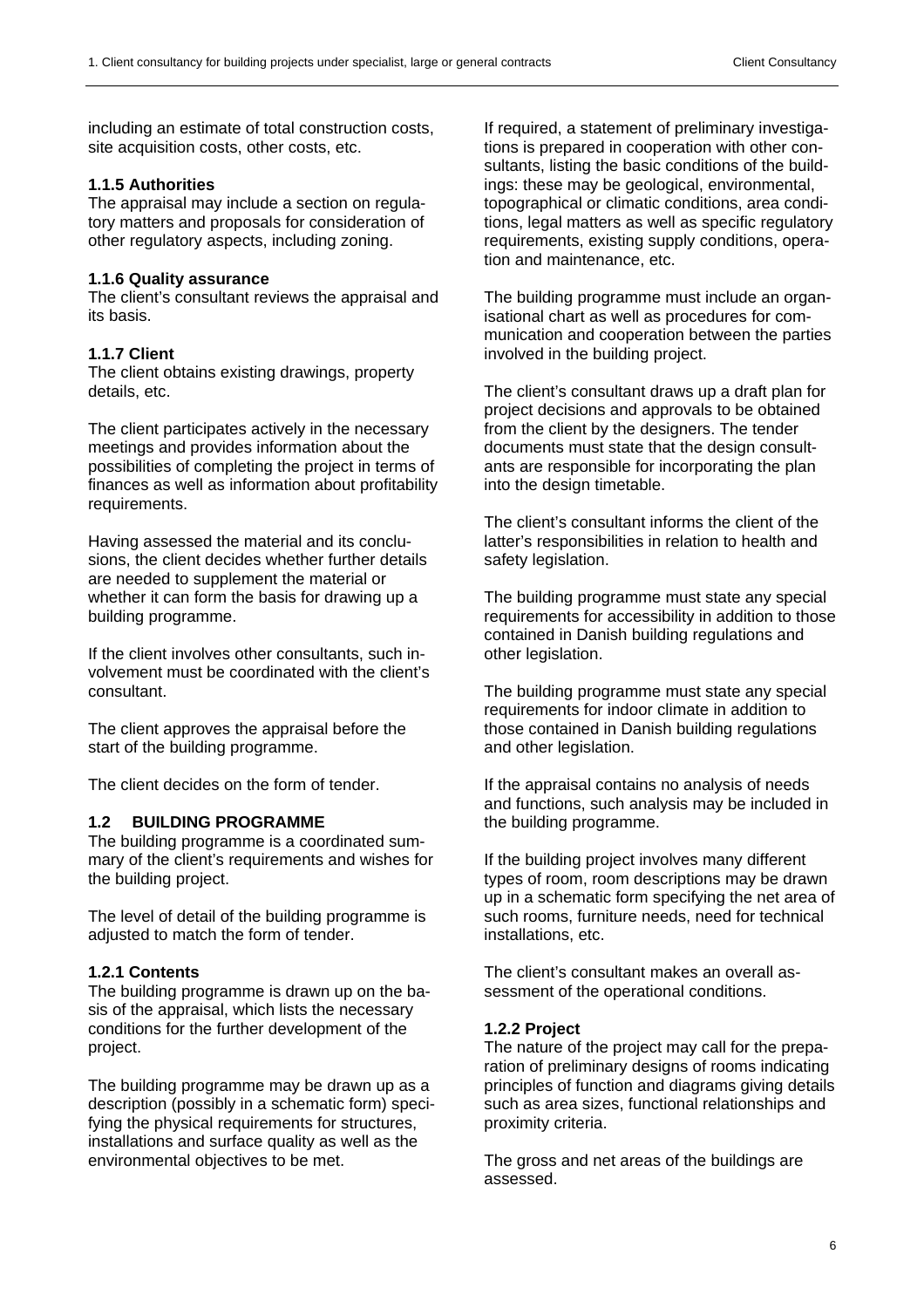Drawings are generally not made, but drawings of any existing buildings and facilities should be included.

# **1.2.3 Time**

The building programme includes an assessment of the project's timeframe for design and construction, including the progress of individual phases, consideration by authorities, health and safety legislation matters, approvals, etc.

# **1.2.4 Financial basis**

An overall budget is prepared for the building project.

The budget limits are divided into the following main items:

- site acquisition
- construction costs
- fittings, fixtures and equipment
- other costs
- VAT

Available funds are set aside for contingencies, building site costs as well as winter and weather conditions likely to occur during the building project.

The budget must contain information about the price index used and expected price adjustments.

# **1.2.5 Authorities**

Information about general regulatory requirements, including zoning, easements, profits and restrictive covenants, title documentation, levelling survey, environmental conditions and supply and discharge connections, as well as particulars of site use and traffic and road conditions are obtained in cooperation with the client. These details are included in the building programme.

# **1.2.6 Quality assurance**

The client's consultant describes the quality assurance requirements for design and construction, including requirements for supervision plans and construction management.

The client's consultant reviews the building programme and its basis systematically to ensure that requirements for building quality (form, function, building method, finances, time and environmental conditions) are adequately described to form the basis for drawing up a proposal.

# **1.2.7 Client**

The client assists in initiating functional analyses, assessing the need for premises, preparing budget limits, etc.

If required, the client appoints user representatives and defines their responsibilities.

Together with its consultant, the client must ensure that

- a building programme is drawn up before the design process begins:
- a description of consultancy services is drawn up;
- building quality is adequate to meet the intended purpose;
- programme requirements are consistent with construction and operating finances; and
- sufficient time has been set aside for the design, tender and construction phases.

The client approves the building programme as a basis for starting the design process.

# **1.3 CHOICE OF CONSULTANTS**

Client consultancy in connection with tendering and contracting may comprise the following services:

- 1.3.1 Choice of form of competition
- 1.3.2 Prequalification
- 1.3.3 Call for tenders
- 1.3.4 Assessment
- 1.3.5 Negotiations
- 1.3.6 Contracting
- 1.3.7 Quality assurance

Section 1.3.8, Client, describes the client's services.

Tendering and contracting are made in compliance with relevant legislation, including EU Directives.

# **1.3.1 Choice of form of competition**

Before the client chooses the form of competition, its consultant assists in choosing the most appropriate form for completing the specific project:

- conceptual competition
- implementation competition
- combined implementation and fee competition
- stage competition
- price competition

It must be determined whether the competition should be open or have a limited number of participants only, and the conditions of competition must also be specified.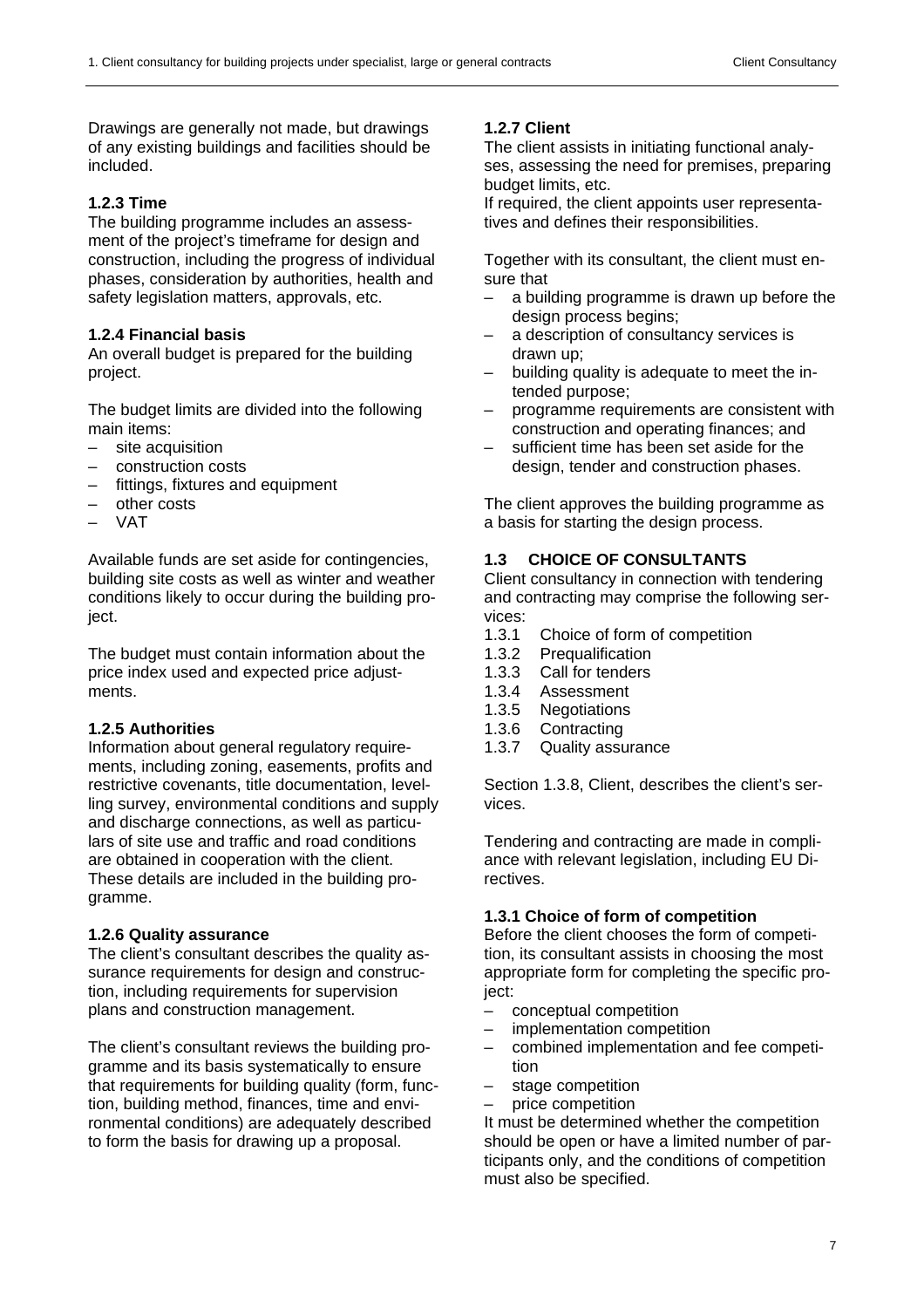# **1.3.2 Prequalification**

The client's consultant handles the prequalification process, including drawing up proposals for selection criteria, drafting a prequalification advertisement, reviewing applications, making recommendations and notifying applicants of prequalification details, including publishing the outcome of the process.

# **1.3.3 Call for tenders**

The client's consultant draws up tender documents, including the building programme and other specific tender material for the project, including award criteria.

Depending on the form of competition, the tender documents must contain guidelines for adjusting and possibly completing the building programme on the basis of the result of the competition.

The client's consultant draws up proposals for the composition of a panel to assess tenders submitted.

The client's consultant is responsible for the call for tenders, including distributing tender material, answering queries and issuing correction sheets, if required.

Tenders are submitted to the client's consultant.

# **1.3.4 Assessment**

The client's consultant assesses tenders submitted for consultancy services and makes a recommendation.

If a panel has been set up to assess tenders, the client's consultant performs a secretarial function and acts as an adviser.

The client's consultant notifies the tenderers of the result of such assessment and is responsible for publication, if required.

# **1.3.5 Negotiations**

The client's consultant conducts negotiations in cooperation with the client; such work includes establishing procedures, conducting negotiations and making recommendations in respect of the outcome of negotiations.

# **1.3.6 Contracting**

The client's consultant draws up a draft agreement and assists in the contracting process.

# **1.3.7 Quality assurance**

The client's consultant assures the quality of its services in connection with the choice of consultants.

# **1.3.8 Client**

The client approves the recommendations made by its consultant in respect of prequalification, call for tenders, assessment, negotiations and contracting.

The client appoints a panel to assess tenders submitted, if required.

The client reviews the drafts made by its consultant in respect of prequalification, tender documents, contract documentation, etc., for compliance with contract law.

# **1.4 DESIGN**

This section describes the services provided by the client's consultant during the design phase.

# **1.4.1 Contents**

Services provided by the client's consultant during the design phase are based on project material drawn up by the design consultants in accordance with the consultancy agreement.

The client's consultant ensures that procedures are laid down for communication and cooperation between the parties of the building project.

The client's consultant presides at and reports from client meetings.

The client's consultant instructs any other consultants engaged by the client and follows up their work.

The client's consultant reviews the project material drawn up and assesses whether the extent of such material is consistent with the provisions of the agreement and ensures that the plan for project decisions and approvals is followed.

The client's consultant prepares comments on the project and makes recommendations, also in respect of proposed changes and proposals for choice of material, etc.

The client's consultant assesses draft guidelines for operation and maintenance.

The client's consultant reviews the tender material and assesses whether tender conditions, timetables and tender lists match the client's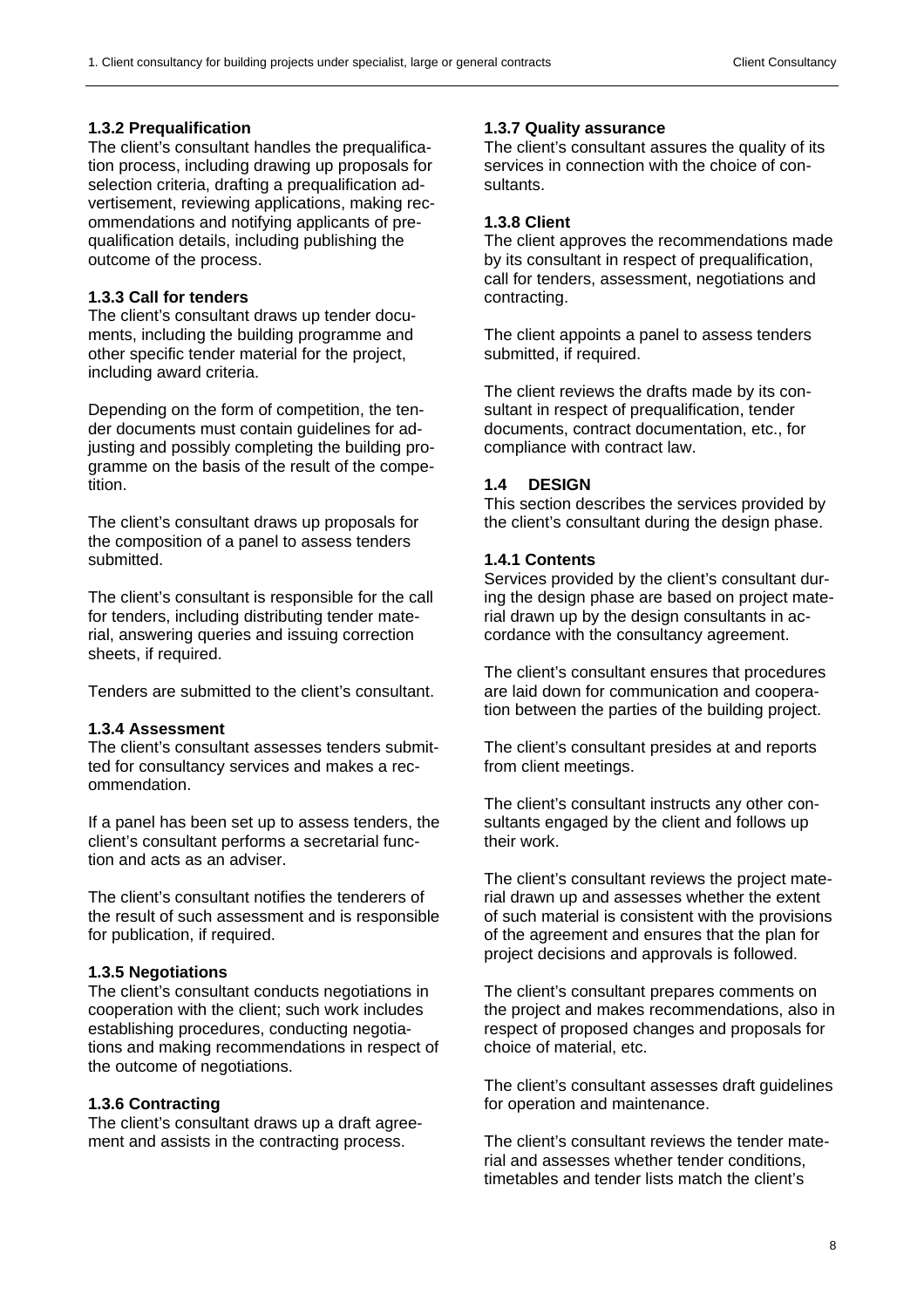requirements and wishes and so can form the basis for managing the completion of the building project.

#### **1.4.2 Time**

The client's consultant assesses whether design and construction timetables are drawn up in accordance with the overall timetable and checks that the design timetable is met.

# **1.4.3 Financial basis**

The client's consultant checks that insurance is taken out as agreed.

On the basis of a budget prepared by the design manager, the client's consultant prepares an overall budget including the client's other expenses. This budget is updated during all design phases.

Following tender action, the client's consultant updates the overall budget on the basis of a recommendation from the design manager and prepares an overall recommendation that compares the most recently approved budget with the tender results.

On the basis of a recommendation from the design manager, the client's consultant approves the design manager's building accounts as well as other on-account bills and invoices for expenses incurred during the design phase.

The client's consultant assesses any claims made against the client in relation to the design phase and makes a recommendation in this respect.

The client's consultant reports to the client on the finances of the building project and arranges for the client to approve transactions made during the design phase.

The client's consultant may prepare and update a cash budget.

# **1.4.4 Authorities**

The client's consultant ensures that an advance dialogue takes places, if required; that any necessary applications for exemption are approved by the client and duly submitted; that any relevant information is duly submitted to the authorities; and that the project is adjusted to comply with any notes made in the planning permission.

#### **1.4.5 Quality assurance**

The client's consultant assesses whether the designers' quality management system for the design phase is consistent with the provisions of the agreement.

The client's consultant performs spot checks to establish whether the designers comply with the quality management systems agreed for the design phase.

The client's consultant reviews the project in general terms to check whether the quality of the project complies with the requirements of the building programme and other agreements.

The client's consultant assesses the designers' proposals for tender verification and supervision plans.

The client's consultant draws up a plan for its own overall supervision.

#### **1.4.6 Client**

On the basis of a recommendation from its consultant, the client approves project material, etc., drawn up by the design consultants in accordance with the consultancy agreement.

The client approves the overall budget prepared by its consultant.

The client approves and pays the approved invoices relating to the design phase.

#### **1.5 CHOICE OF CONTRACTOR(S)**

In connection with the choice of contractor(s), services related to any prequalification, call for tenders, assessment, recommendation, negotiations and contracting are handled by the design consultants in accordance with the consultancy agreement and the description of services for "Building and Planning".

The client's consultant ensures that the design consultants provide the above services in accordance with the consultancy agreement.

The client's consultant may, if agreed with the client, draw up general guidelines for the choice of contractors, including proposals for award criteria.

#### **1.6 CONSTRUCTION**

In addition to supervising the implementation of the planned building project, the services pro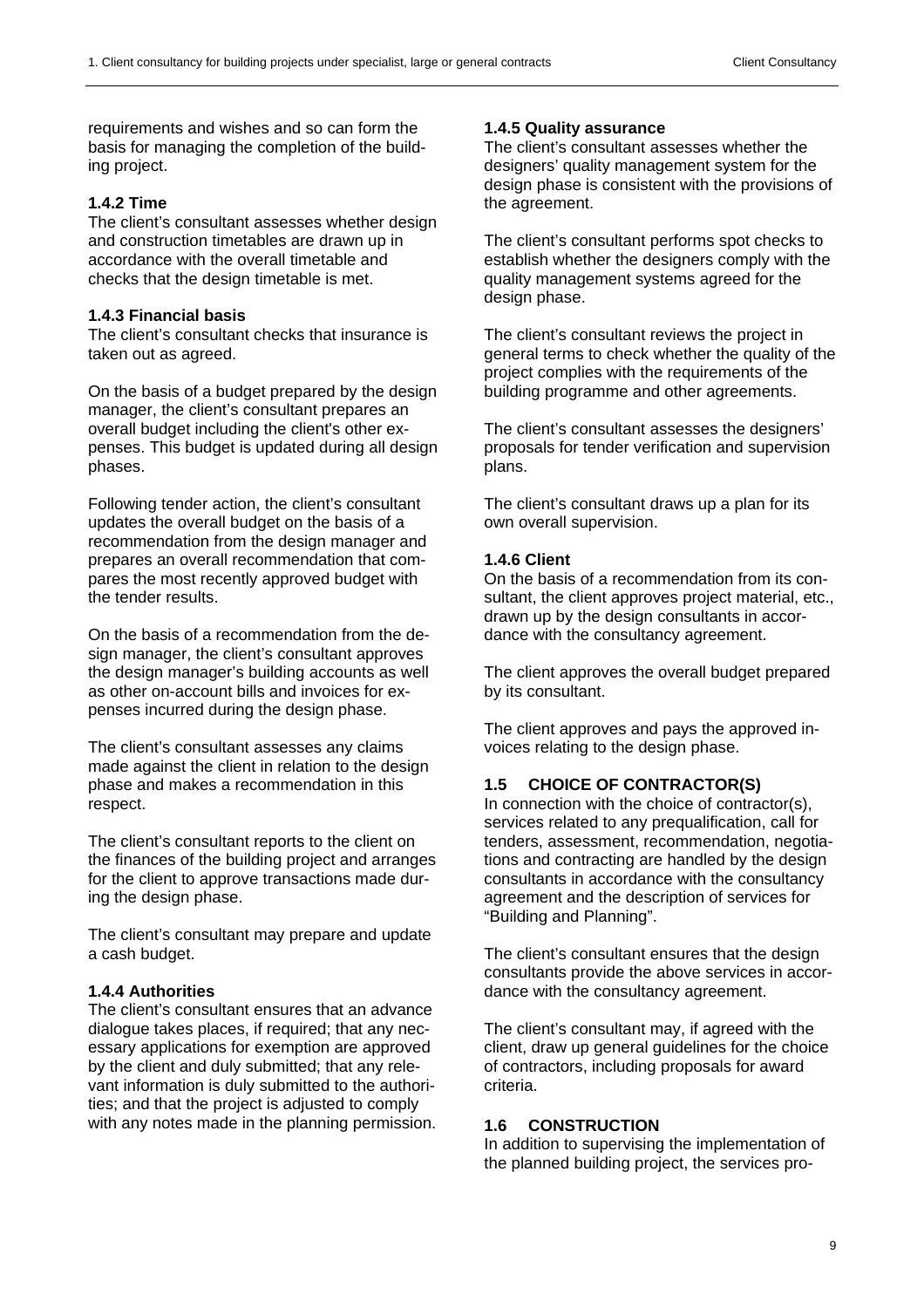vided by the client's consultant during the construction phase also include checking that services in connection with project follow-up, construction management and technical supervision are provided as stipulated in the consultancy agreement and the description of services for "Building and Planning".

# **1.6.1 Contents**

The client's consultant ensures that procedures are laid down for communication and cooperation between the parties of the building project.

The client's consultant presides at and reports from client meetings.

The client's consultant is responsible for general supervision as stipulated in the approved plan for its supervision.

The client's consultant ensures that a health and safety plan is completed and updated and that safety meetings are held.

On the basis of a recommendation from the consultant, the client's consultant makes an assessment and recommendation of material samples presented, including any proposals for changes in the choice of materials.

Services related to the handing-over of the project, including the 1-year inspection, are handled by the construction manager and the technical supervisor in accordance with the consultancy agreement and the description of services for "Building and Planning". The client's consultant ensures that the construction manager and the technical supervisor provide these services.

The client's consultant assesses the project material on an 'as built' basis and evaluates the guidelines for operation and maintenance.

# **1.6.2 Time**

The client's consultant assesses whether construction timetables are drawn up in accordance with the overall timetable and checks that the overall timetable is met.

# **1.6.3 Financial basis**

The client's consultant checks that insurance is taken out as agreed.

The client's consultant ensures that performance bonds agreed upon are submitted in due time. On the basis of a budget prepared by the construction manager, the client's consultant prepares an overall budget including the client's other expenses. The budget is updated periodically.

On the basis of a recommendation from the construction manager, the client's consultant approves on-account bills and invoices for expenses incurred during the construction phase.

The client's consultant assesses any claims made against the client in relation to the construction phase and makes a recommendation in this respect.

The client's consultant reports to the client on the finances of the building project and arranges for the client to approve transactions made during the construction phase.

The client's consultant may prepare and update a cash budget.

# **1.6.4 Authorities**

The client's consultant checks whether regulatory requirements during the construction phase are met.

The client's consultant ensures that a statement of completion is submitted and that an occupancy permit, etc., is obtained.

# **1.6.5 Quality assurance**

The client's consultant may preside at project completion meetings if such task has not been delegated to the design consultant.

The client's consultant performs spot checks to establish whether supervision plans are followed.

The client's consultant assesses whether quality documentation is available as agreed.

# **1.6.6 Client**

The client approves the supervision plan drawn up by its consultant.

The client approves recommendations from its consultant in respect of construction matters.

The client pays expenditure vouchers presented by its consultant.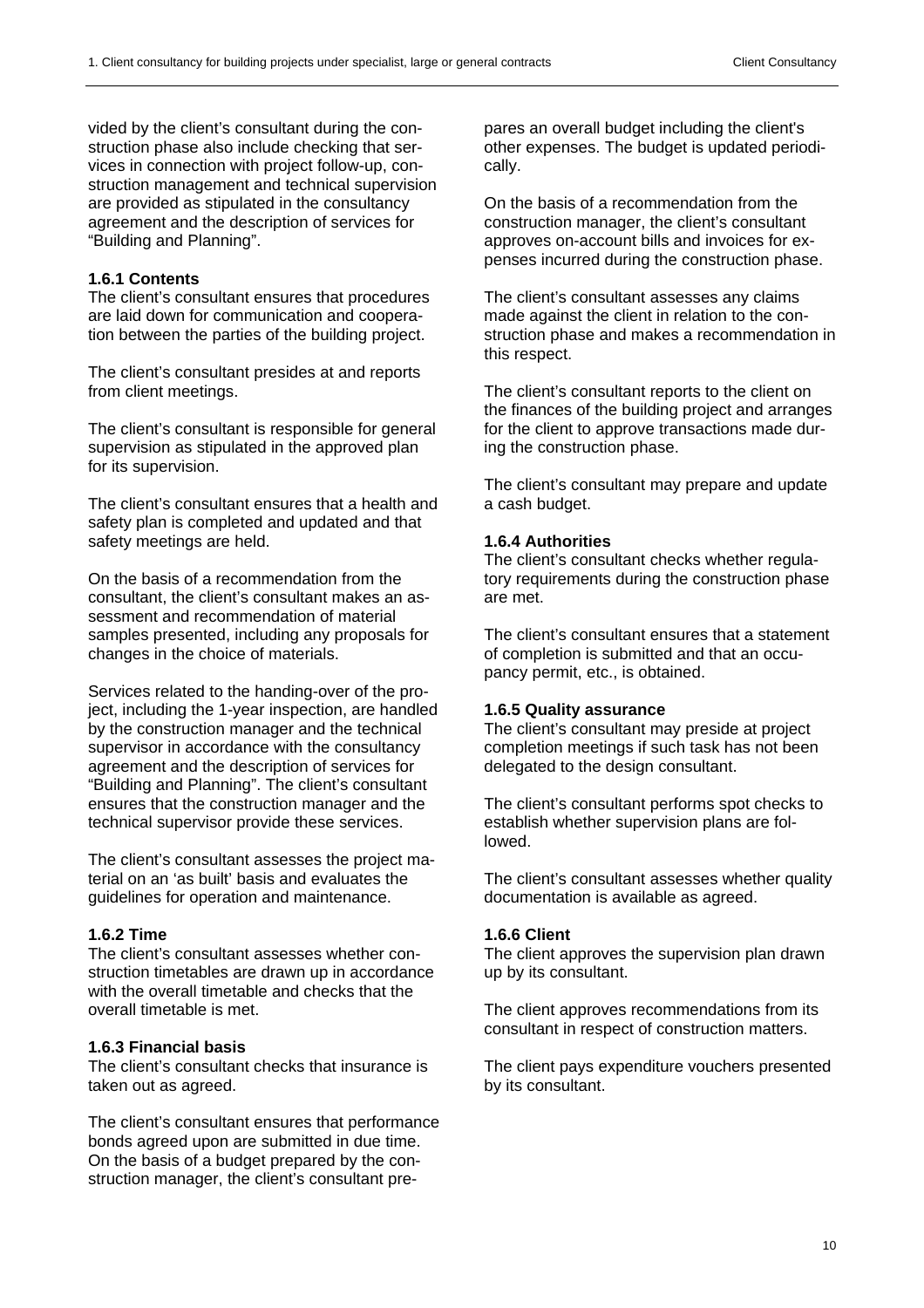# **2. Client consultancy for building projects under turnkey contracts**

A call for tenders for a turnkey contract is usually based on a building programme, and the design consultants are engaged by the turnkey contractor as part of the total contract.

The client's consultant is responsible for establishing a basis for the turnkey construction contract, including the building programme. Moreover, the client's consultant handles the call for tenders for the turnkey contract, including any project competition, and provides assistance with tender assessment, negotiations and contracting. The client's consultant handles followup on behalf of the client during the design and construction phases.

#### **Contractual organisation**



**Project organisation** 



# **2.1 APPRAISAL**

The appraisal is the result of initial work on the client's thoughts and ideas for the purpose of deciding whether to implement the project in question.

The agreement specifies the scope of services to be provided.

#### **2.1.1 Contents**

The initial work on the client's ideas is presented in a report. This report analyses the potential of the client's ideas and assesses whether and how these ideas can be implemented. The appraisal may include alternatives to the client's ideas.

The necessary planning and relevant investigations of existing conditions, including research in archives, are summarised in the appraisal.

The appraisal may also include information about the intended building site, including details on soil conditions.

The appraisal may also include investigations into alternative building sites, etc.

The appraisal may include accounts of the outcome of negotiations conducted.

The appraisal may include an analysis of needs and functions.

The appraisal must include an organisational chart for the building project. An account must be given of how decisions are made, including any need for hearings and user influence in connection with the building programme.

#### **2.1.2 Project**

The appraisal may include existing drawings detailing the site's location and size as well as particulars of its nature, site development, plot ratios, easements, profits and restrictive covenants, zoning, etc.

If no drawings are available, the client may let its consultant arrange for existing buildings and facilities to be registered, measured and drawn.

In rebuilding projects, the appraisal may include advance details for the programme work comprising an account of the use of buildings, the environmental conditions of the area, the combination of materials used in the buildings as well as a structural survey.

#### **2.1.3 Time**

The appraisal may include a time frame for the completion of the project, including particularly critical milestones such as commitment deadlines for site acquisition.

#### **2.1.4 Financial basis**

The appraisal may include proposals for budget limits in connection with project implementation, including an estimate of total construction costs, site acquisition costs, other costs, etc.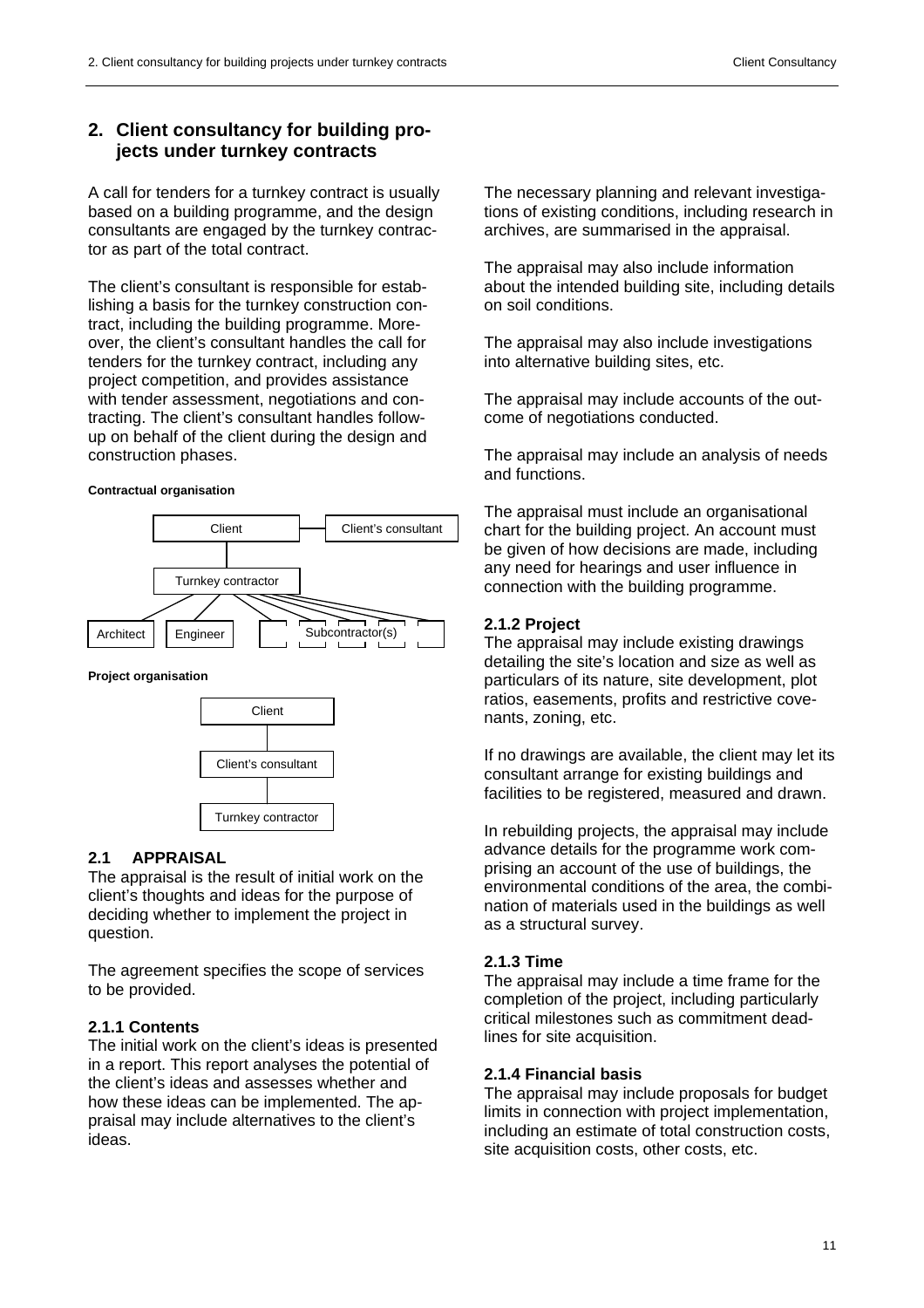# **2.1.5 Authorities**

The appraisal may include a section on regulatory matters and proposals for consideration of other regulatory aspects, including zoning.

#### **2.1.6 Quality assurance**

The client's consultant reviews the appraisal and its basis.

# **2.1.7 Client**

The client obtains existing drawings, property details, etc.

The client participates actively in the necessary meetings and provides information about the possibilities of completing the project in terms of finances as well as information about profitability requirements.

Having assessed the material and its conclusions, the client decides whether further details are needed to supplement the material or whether it can form the basis for drawing up a building programme.

If the client involves other consultants, such involvement must be coordinated with the client's consultant.

The client approves the appraisal before the start of the building programme.

The client decides on the form of tender.

# **2.2 BUILDING PROGRAMME**

The building programme is a coordinated summary of the client's requirements and wishes for the building project.

# **2.2.1 Contents**

The building programme is drawn up on the basis of the appraisal, which lists the necessary conditions for the further development of the project.

The building programme may be drawn up as a description (possibly in a schematic form) specifying the physical requirements for structures, installations and surface quality as well as the environmental objectives to be met.

If required, a statement of preliminary investigations is prepared in cooperation with other consultants, listing the basic conditions of the buildings: these may be geological, environmental, topographical or climatic conditions, area conditions, legal matters as well as specific regulatory requirements, existing supply conditions, operation and maintenance, etc.

The building programme must include an organisational chart as well as procedures for communication and cooperation between the parties involved in the building project.

The client's consultant draws up a draft plan for project decisions and approvals to be obtained from the client by the turnkey contractor. The tender documents must state that the turnkey contractor is responsible for incorporating the plan into the design timetable.

The client's consultant informs the client of the latter's responsibilities in relation to health and safety legislation.

The building programme must state any special requirements for accessibility in addition to those contained in Danish building regulations and other legislation.

The building programme must state any special requirements for indoor climate in addition to those contained in Danish building regulations and other legislation.

If the appraisal contains no analysis of needs and functions, such analysis may be included in the building programme.

If the building project involves many different types of room, room descriptions may be drawn up in a schematic form specifying the net area of such rooms, furniture needs, need for technical installations, etc.

The client's consultant makes an overall assessment of the operational conditions.

# **2.2.2 Project**

The nature of the project may call for the preparation of preliminary designs of rooms indicating principles of function and diagrams giving details such as area sizes, functional relationships and proximity criteria.

The gross and net areas of the buildings are assessed.

Drawings are generally not made, but drawings of any existing buildings and facilities should be included.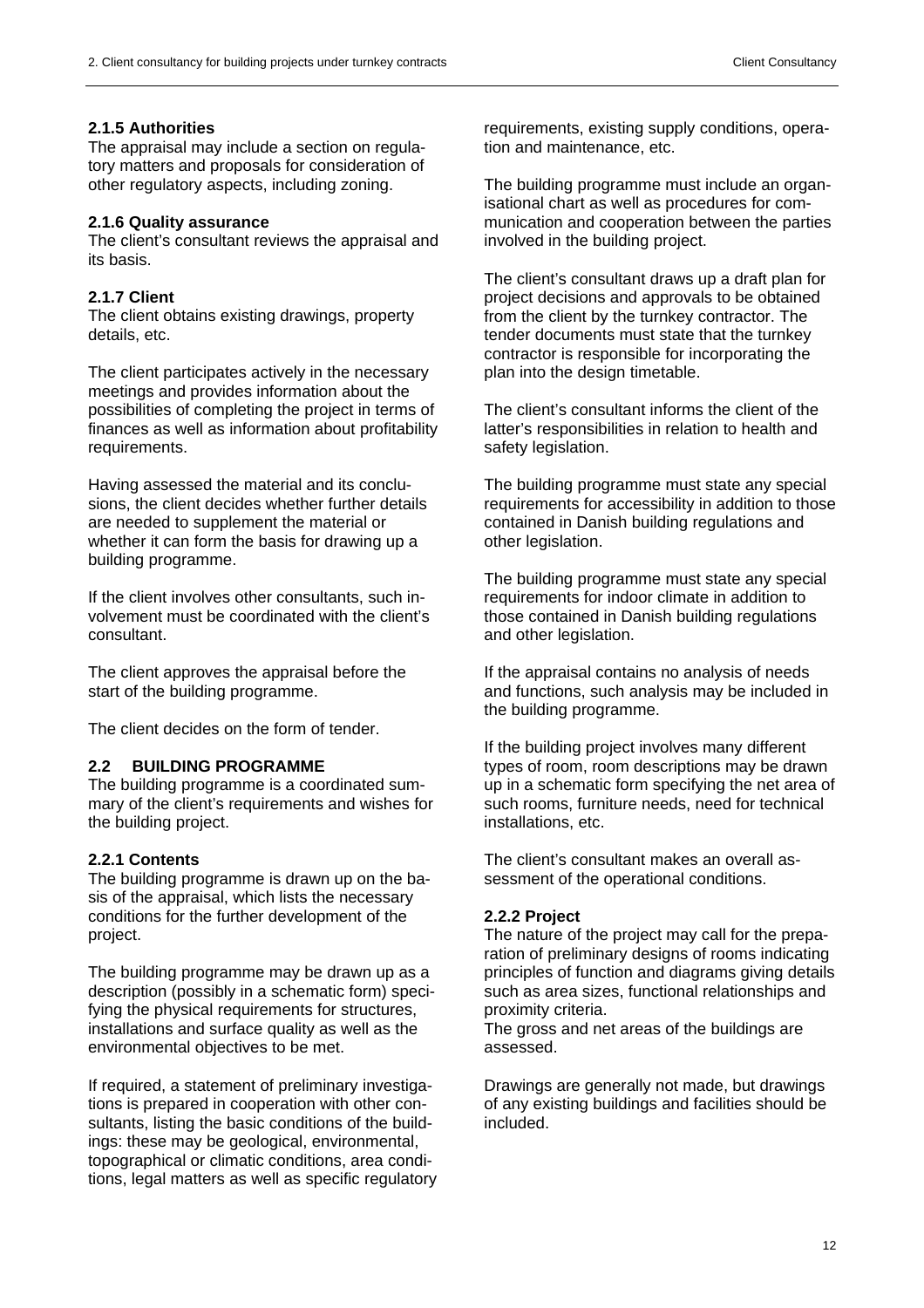# **2.2.3 Time**

The building programme includes an assessment of the project's timeframe for design and construction, including the progress of individual phases, consideration by authorities, health and safety legislation matters, approvals, etc.

# **2.2.4 Financial basis**

An overall budget is prepared for the building project.

The budget limits are divided into the following main items:

- site acquisition
- construction costs
- fittings, fixtures and equipment
- other costs
- VAT

Available funds are set aside under the individual main items for contingencies, building site costs as well as winter and weather conditions likely to occur during the building project.

The budget must contain information about the price index used and expected price adjustments.

#### **2.2.5 Authorities**

Information about general regulatory requirements, including zoning, easements, profits and restrictive covenants, title documentation, levelling survey, environmental conditions and supply and discharge connections, as well as particulars of site use and traffic and road conditions are obtained in cooperation with the client. These details are included in the building programme.

# **2.2.6 Quality assurance**

The client's consultant describes the Quality Assurance requirements for design and construction, including requirements for supervision plans.

The client's consultant reviews the building programme and its basis systematically to ensure that requirements for building quality (form, function, building method, finances, time and environmental conditions) are adequately described to form the basis for drawing up a proposal.

# **2.2.7 Client**

The client assists in initiating functional analyses, assessing the need for premises, preparing budget limits, etc. If required, the client appoints user representatives and defines their responsibilities.

Together with its consultant, the client must ensure that

- a building programme is drawn up before the design process begins;
- a description of the services to be provided by the turnkey contractor, including design services, is available;
- building quality is adequate to meet the intended purpose;
- programme requirements are consistent with construction and operating finances; and
- sufficient time has been set aside for the design, tender and construction processes.

The client approves the building programme as a basis for starting the design process.

# **2.3 CHOICE OF TURNKEY CONTRACTOR**

Client consultancy in connection with tendering and contracting may comprise the following services:

- 2.3.1 Prequalification
- 2.3.2 Call for tenders
- 2.3.3 Assessment
- 2.3.4 Negotiations
- 2.3.5 Contracting
- 2.3.6 Quality assurance

Section 2.3.7, Client, describes the client's services.

Tendering and contracting are made in compliance with relevant legislation, including the Danish Invitation to Submit Tenders Act and EU Directives.

# **2.3.1 Prequalification**

The client's consultant handles the prequalification process, including drawing up proposals for selection criteria, drafting a prequalification advertisement, reviewing applications, making recommendations and notifying applicants of prequalification details, including publishing the outcome of the process.

#### **2.3.2 Call for tenders**

The client's consultant draws up tender documents, including the building programme and other specific tender material for the project, including award criteria.

Depending on the form of competition, the tender documents must contain guidelines for adjusting and possibly completing the building pro-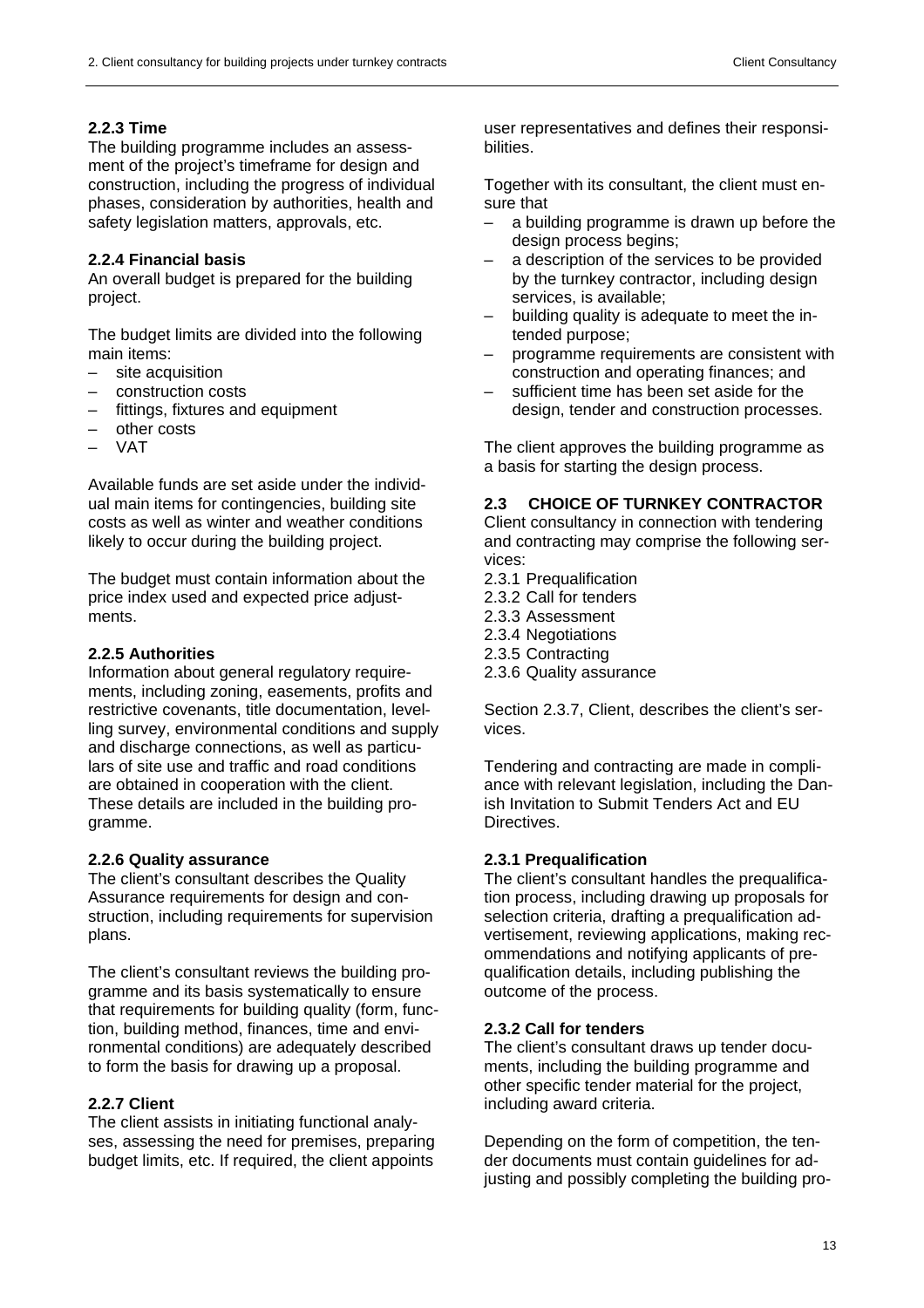gramme on the basis of the result of the competition.

The client's consultant draws up proposals for the composition of a panel to assess tenders submitted.

The client's consultant is responsible for the call for tenders, including distributing tender material, answering queries and issuing correction sheets, if required.

Tenders are submitted to the client's consultant.

# **2.3.3 Assessment**

The client's consultant assesses tenders submitted for the turnkey contract and makes a recommendation.

If a panel has been set up to assess tenders, the client's consultant performs a secretarial function and acts as an adviser.

The client's consultant notifies the tenderers of the result of such assessment and is responsible for publication, if required.

#### **2.3.4 Negotiations**

The client's consultant conducts negotiations in cooperation with the client; such work includes establishing procedures, conducting negotiations and making recommendations in respect of the outcome of negotiations.

#### **2.3.5 Contracting**

The client's consultant draws up a draft agreement and assists in the contracting process.

#### **2.3.6 Quality assurance**

The client's consultant assures the quality of its services in connection with the choice of turnkey contractor.

#### **2.3.7 Client**

The client approves the recommendations made by its consultant in respect of prequalification, call for tenders, assessment, negotiations and contracting.

The client appoints a panel to assess tenders submitted, if required.

The client reviews the drafts made by its consultant in respect of prequalification, tender documents, contract documentation, etc., for compliance with contract law.

# **2.4 DESIGN**

This section describes the services provided by the client's consultant during the design phase.

#### **2.4.1 Contents**

Services provided by the client's consultant during the design phase are based on project material drawn up by the turnkey contractor in accordance with the turnkey construction contract.

The client's consultant ensures that procedures are laid down for communication and cooperation between the parties of the building project.

The client's consultant presides at and reports from client meetings.

The client's consultant instructs any other consultants engaged by the client and follows up their work.

The client's consultant reviews the project material drawn up and assesses whether the extent of such material is consistent with the provisions of the agreement and ensures that the plan for project decisions and approvals is followed.

The client's consultant prepares comments on the project and makes recommendations, also in respect of proposed changes and proposals for choice of material, etc.

The client's consultant assesses draft guidelines for operation and maintenance.

#### **2.4.2 Time**

The client's consultant assesses whether design and construction timetables are drawn up in accordance with the overall timetable and checks that the design timetable is met.

#### **2.4.3 Financial basis**

The client's consultant checks that insurance is taken out as agreed.

The client's consultant checks that performance bonds agreed upon are submitted in due time.

On the basis of the turnkey construction contract, the client's consultant prepares an overall budget including the client's other expenses. The budget is updated periodically.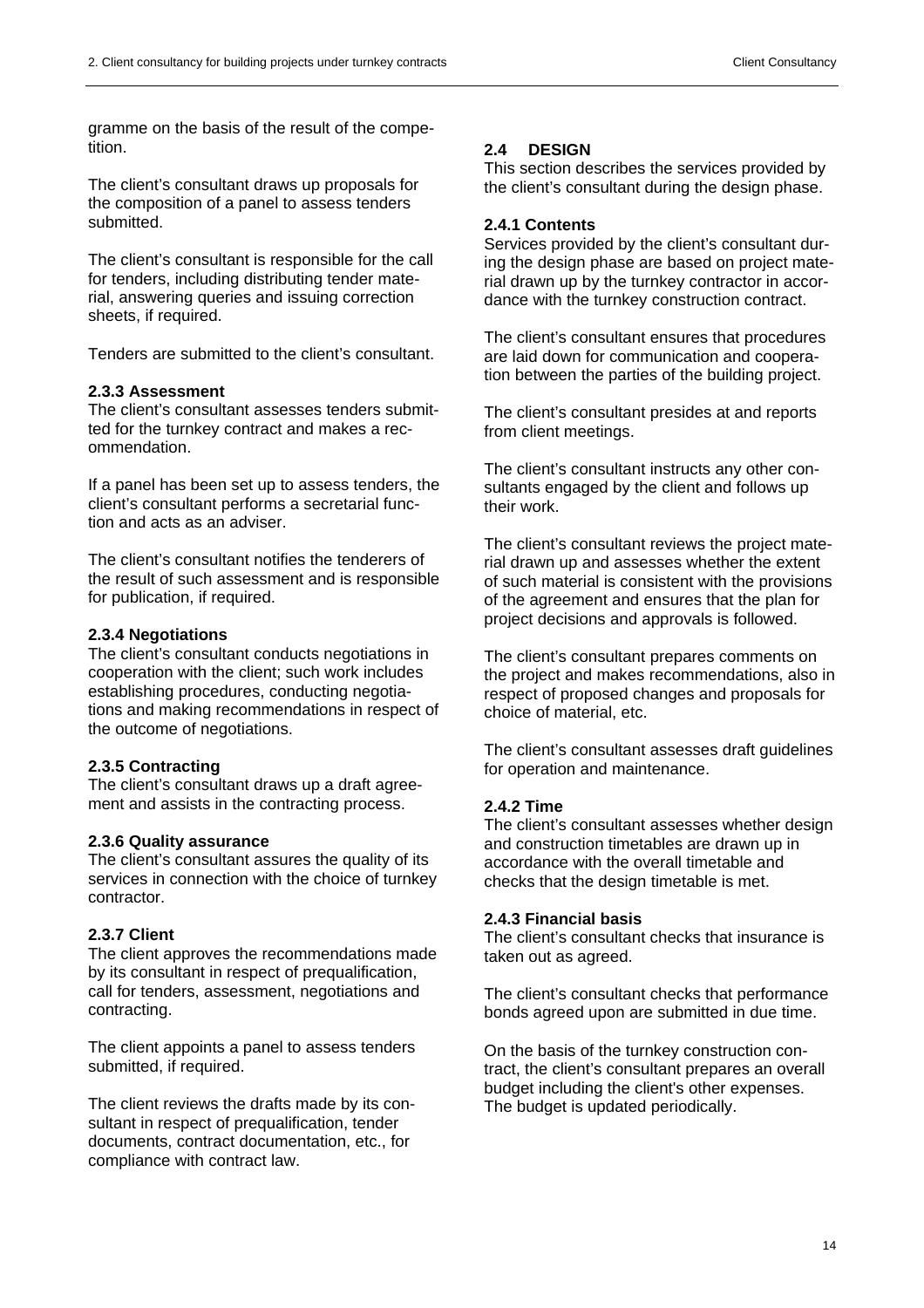The client's consultant keeps building accounts and approves on-account bills and invoices for expenses incurred during the design phase.

The client's consultant assesses any claims made against the client, in particular by the turnkey contractor, in relation to the design phase and makes a recommendation in this respect.

The client's consultant reports to the client on the finances of the building project and arranges for the client to approve transactions made during the design phase.

The client's consultant may prepare and update a cash budget.

# **2.4.4 Authorities**

The client's consultant ensures that an advance dialogue takes places, if required; that any necessary applications for exemption are approved by the client and duly submitted; that any relevant information is duly submitted to the authorities; and that the project is adjusted to comply with any notes made in the planning permission.

#### **2.4.5 Quality assurance**

The client's consultant assesses whether the turnkey contractor's quality management system for the design phase is consistent with the provisions of the agreement.

The client's consultant performs spot checks to establish whether the turnkey contractor complies with quality management systems agreed for the design phase.

The client's consultant reviews the project in general terms to check whether the quality of the project complies with the requirements of the building programme and other agreements.

The client's consultant assesses the turnkey contractor's proposals for tender verification and supervision plans.

The client's consultant draws up a plan for its own overall supervision.

# **2.4.6 Client**

The client takes out insurance needed.

On the basis of a recommendation from its consultant, the client approves the project in its individual stages, including any project changes.

The client approves the overall budget prepared by its consultant.

The client approves and pays the approved invoices relating to the design phase.

# **2.5 CONSTRUCTION**

In addition to supervising the implementation of the planned building project, the services provided by the client's consultant during the construction phase also include checking that services agreed for technical supervision are provided as stipulated in the turnkey construction contract.

#### **2.5.1 Contents**

The client's consultant ensures that procedures are laid down for communication and cooperation between the parties of the building project.

The client's consultant presides at and reports from client meetings.

The client's consultant instructs any other consultants and follows up their work.

The client's consultant is responsible for general supervision as stipulated in the approved plan for its supervision.

The client's consultant ensures that a health and safety plan is completed and updated and that safety meetings are held.

The client's consultant makes an assessment and recommendation of material samples presented, including any proposals for changes in the choice of materials.

Following the statement of completion submitted by the turnkey contractor, the client's consultant draws up punch lists, is in charge of the handing-over meeting and checks the remedy of defects.

The client's consultant assesses the project material on an 'as built' basis and evaluates the guidelines for operation and maintenance.

The client's consultant prepares notifications of defects found by the client during the remedy period and ensures that such defects are remedied.

The client's consultant draws up punch lists in connection with the 1-year inspection, is responsible for such inspection to be made and checks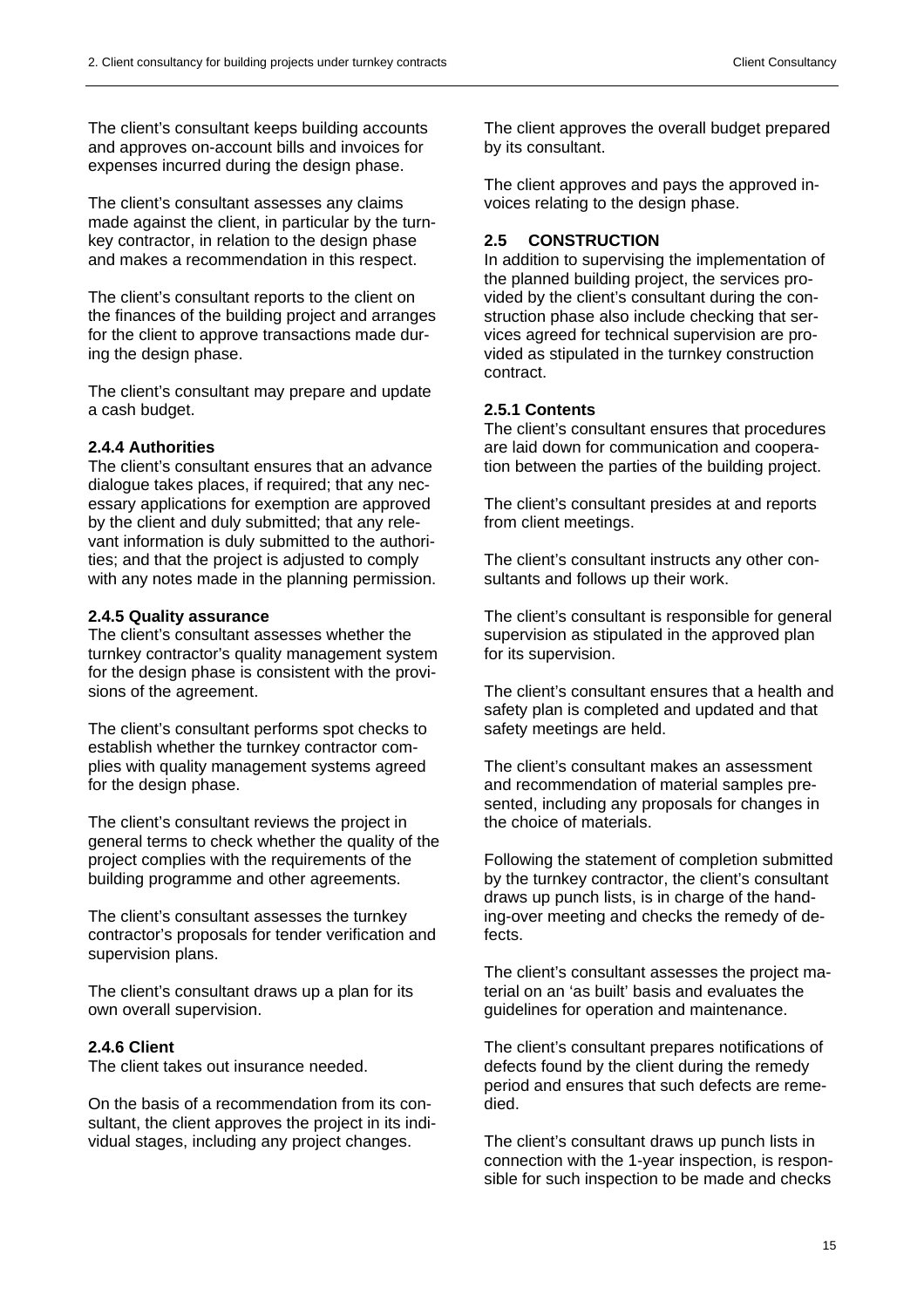the remedy of defects. The client's consultant makes a recommendation for the reduction of performance bonds.

#### **2.5.2 Time**

The client's consultant assesses whether construction timetables are drawn up in accordance with the overall timetable and checks that the overall timetable is met.

#### **2.5.3 Financial basis**

On the basis of the turnkey construction contract, the client's consultant prepares an overall budget including the client's other expenses. The budget is updated periodically.

The client's consultant keeps building accounts and approves on-account bills and invoices for expenses incurred during the construction phase.

The client's consultant assesses any claims made against the client, in particular by the turnkey contractor, in relation to the construction phase and makes a recommendation in this respect.

The client's consultant reports to the client on the finances of the building project and arranges for the client to approve transactions made during the construction phase.

The client's consultant may prepare and update a cash budget.

#### **2.5.4 Authorities**

The client's consultant checks whether regulatory requirements during the construction phase are met.

The client's consultant ensures that a statement of completion is submitted and that an occupancy permit, etc., is obtained.

#### **2.5.5 Quality assurance**

The client's consultant assesses whether the turnkey contractor's quality management system for the construction phase is consistent with the provisions of the agreement.

The client's consultant participates in project review meetings to the extent agreed upon.

The client's consultant performs spot checks to establish whether supervision and control plans are followed.

The client's consultant assesses whether quality documentation is available as agreed.

#### **2.5.6 Client**

The client approves the supervision plan drawn up by its consultant.

The client approves recommendations from its consultant in respect of construction matters.

The client pays expenditure vouchers presented by its consultant.

The client participates in the handing-over meeting and signs the handing-over documents.

The client participates in the 1-year inspection.

Before the expiry of the 5-year liability period, the client decides on the completion of a 5-year inspection and subsequently on the release of performance bonds.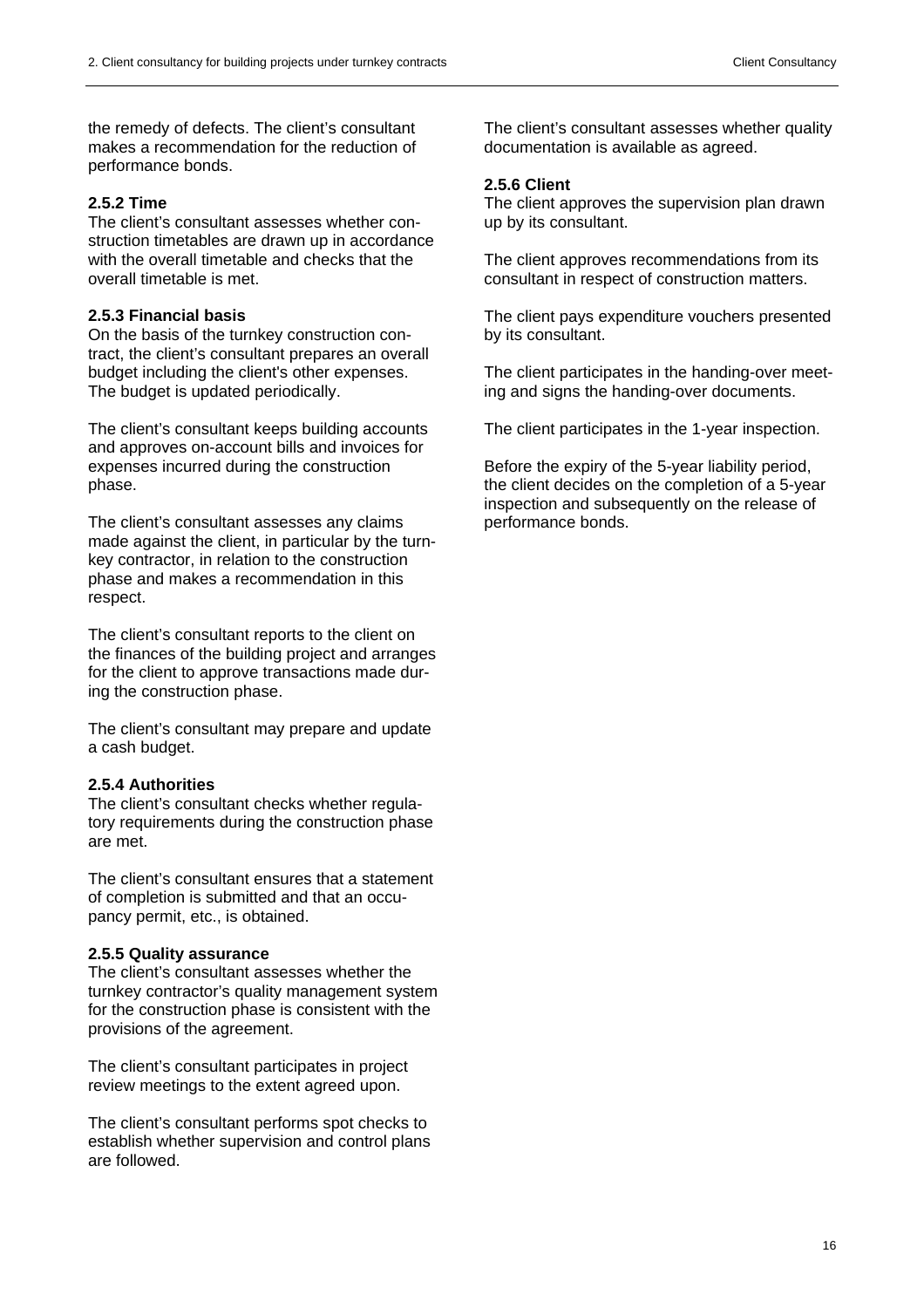# **3. Client consultancy for building projects under partnering agreements**

The term 'partnering' describes a form of cooperation in a building and engineering project, where the project is completed on the basis of a general objective formulated by shared activities and on the basis of mutual financial interests.

Choosing partners and organising the partnership take place early in the process (partnering at an early stage). Consultants, constructors as well as the client's own organisation are involved in a mutual cooperation process for the purpose of optimising the project.

Below, partnering is described for a private building project. For public clients, the choice of partners is more complex since choosing partners and contracting must take place in compliance with relevant legislation, including the Danish Invitation to Submit Tenders Act or EU Directives.

The client's consultant is responsible for establishing a basis for the partnering agreement and draws up a draft partnering agreement. The client's consultant helps the client choose partners and provides assistance in the negotiation and contracting processes. The client's consultant handles follow-up on behalf of the client during the design and construction phases.

The process is divided into the following stages:

# **Stage 0: Preparation**

The client's consultant draws up an appraisal (see section 3.1), a preliminary building programme (see section 3.2), a draft partnering agreement (see section 3.3) and assists in choosing partners (see section 3.4).

# **Stage 1: Partnering**

The parties complete the building programme (see section 3.2) and prepare outline and project proposals as stipulated in the partnering agreement. Section 3.5 describes the services to be provided by the client's consultant.

# **Stage 2: Design and construction**

On the basis of a recommendation from its consultant, the client decides whether to implement the project in question. The parties complete the design process and handle the construction process as stipulated in the partnering agreement. Sections 3.5 and 3.6 describe the services to be provided by the client's consultant.

#### **Contractual organisation**



#### **Project organisation**



Stages 1-2



# **3.1 APPRAISAL**

The appraisal is the result of initial work on the client's thoughts and ideas for the purpose of deciding whether to implement the project in question. The appraisal is completed in stage 0 by the client's consultant.

The agreement specifies the scope of services to be provided.

# **3.1.1 Contents**

The initial work on the client's ideas is presented in a report. This report analyses the potential of the client's ideas and assesses whether and how these ideas can be implemented. The ap-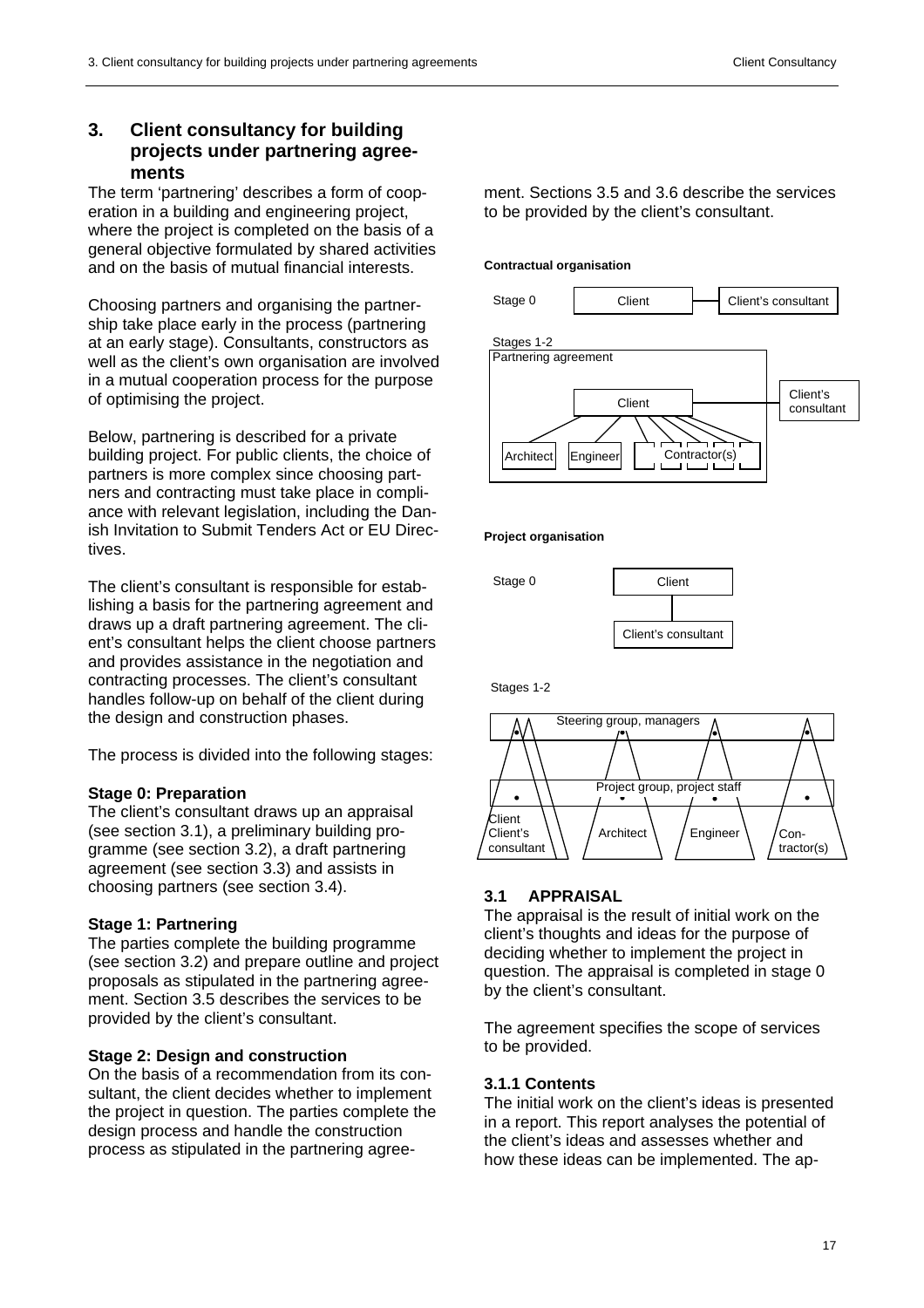praisal may include alternatives to the client's ideas.

The necessary planning and relevant investigations of existing conditions, including research in archives, are summarised in the appraisal.

The appraisal may also include information about the intended building site, including details on soil conditions.

The appraisal may also include investigations into alternative building sites, etc.

The appraisal may include accounts of the outcome of negotiations conducted.

The appraisal may include an analysis of needs and functions.

The appraisal must include an organisational chart for the building project. An account must be given of how decisions are made, including any need for hearings and user influence in connection with the building programme.

#### **3.1.2 Project**

The appraisal may include existing drawings detailing the site's location and size as well as particulars of its nature, site development, plot ratios, easements, profits and restrictive covenants, zoning, etc.

If no drawings are available, the client may let its consultant arrange for existing buildings and facilities to be registered, measured and drawn.

In rebuilding projects, the appraisal may include advance details for the programme work comprising an account of the use of buildings, the environmental conditions of the area, the combination of materials used in the buildings as well as a structural survey.

#### **3.1.3 Time**

The appraisal may include a time frame for the completion of the project, including particularly critical milestones such as commitment deadlines for site acquisition.

#### **3.1.4 Financial basis**

The appraisal may include proposals for budget limits in connection with project implementation, including an estimate of total construction costs, site acquisition costs, other costs, etc.

# **3.1.5 Authorities**

The appraisal may include a section on regulatory matters and proposals for consideration of other regulatory aspects, including zoning.

#### **3.1.6 Quality assurance**

The client's consultant reviews the appraisal and its basis.

#### **3.1.7 Client**

The client obtains existing drawings, property details, etc.

The client participates actively in the necessary meetings and provides information about the possibilities of completing the project in terms of finances as well as information about profitability requirements.

Having assessed the material and its conclusions, the client decides whether further details are needed to supplement the material or whether it can form the basis for drawing up a building programme.

If the client involves other consultants, such involvement must be coordinated with the client's consultant.

The client approves the appraisal before the start of the building programme.

The client decides on the form of tender.

#### **3.2 BUILDING PROGRAMME**

The building programme is a coordinated summary of the client's requirements and wishes for the building project.

A preliminary building programme is drawn up in stage 0 by the client's consultant in concert with the client.

The building programme is completed in stage 1 by the parties in concert.

#### **3.2.1 Contents**

The building programme is drawn up on the basis of the appraisal, which lists the necessary conditions for the further development of the project.

The building programme may be drawn up as a description (possibly in a schematic form) specifying the physical requirements for structures, installations and surface quality as well as the environmental objectives to be met.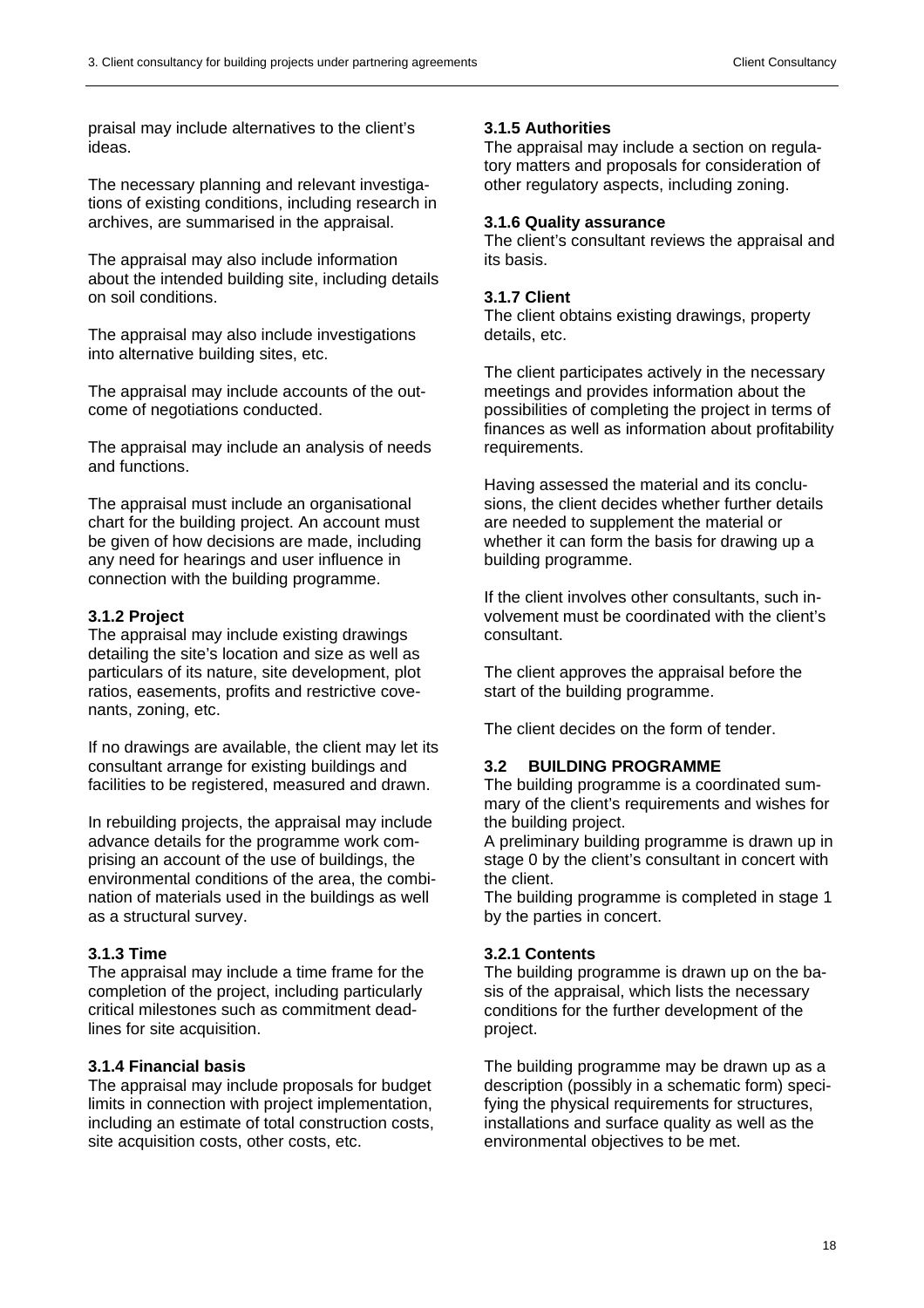If required, a statement of preliminary investigations is prepared in cooperation with other consultants, listing the basic conditions of the buildings: these may be geological, environmental, topographical or climatic conditions, area conditions, legal matters as well as specific regulatory requirements, existing supply conditions, operation and maintenance, etc.

The building programme must include an organisational chart as well as procedures for communication and cooperation between the parties involved in the building project.

The client's consultant draws up a draft plan for project decisions and approvals to be obtained from the client by the parties. The tender documents must state that the parties are responsible for incorporating the plan into the design timetable.

The client's consultant informs the client of the latter's responsibilities in relation to health and safety legislation.

The building programme must state any special requirements for accessibility in addition to those contained in Danish building regulations and other legislation.

The building programme must state any special requirements for indoor climate in addition to those contained in Danish building regulations and other legislation.

If the appraisal contains no analysis of needs and functions, such analysis may be included in the building programme.

If the building project involves many different types of room, room descriptions may be drawn up in a schematic form specifying the net area of such rooms, furniture needs, need for technical installations, etc.

The client's consultant makes an overall assessment of the operational conditions.

# **3.2.2 Project**

The nature of the project may call for the preparation of preliminary designs of rooms indicating principles of function and diagrams giving details such as area sizes, functional relationships and proximity criteria.

The gross and net areas of the buildings are assessed.

Drawings are generally not made, but drawings of any existing buildings and facilities should be included.

# **3.2.3 Time**

The building programme includes an assessment of the project's timeframe for design and construction, including the progress of individual phases, consideration by authorities, health and safety legislation matters, approvals, etc.

# **3.2.4 Financial basis**

An overall budget is prepared for the building project.

The budget limits are divided into the following main items:

- site acquisition
- construction costs
- fittings, fixtures and equipment
- other costs
- VAT

Available funds are set aside for contingencies, building site costs as well as winter and weather conditions likely to occur during the building project.

The budget must contain information about the price index used and expected price adjustments.

# **3.2.5 Authorities**

Information about general regulatory requirements, including zoning, easements, profits and restrictive covenants, title documentation, levelling survey, environmental conditions and supply and discharge connections, as well as particulars of site use and traffic and road conditions are obtained in cooperation with the client. These details are included in the building programme.

# **3.2.6 Quality assurance**

The client's consultant describes the quality assurance requirements for design and construction, including requirements for supervision plans and construction management.

The client's consultant reviews the building programme and its basis systematically to ensure that requirements for building quality (form, function, building method, finances, time and environmental conditions) are adequately described to form the basis for drawing up a proposal.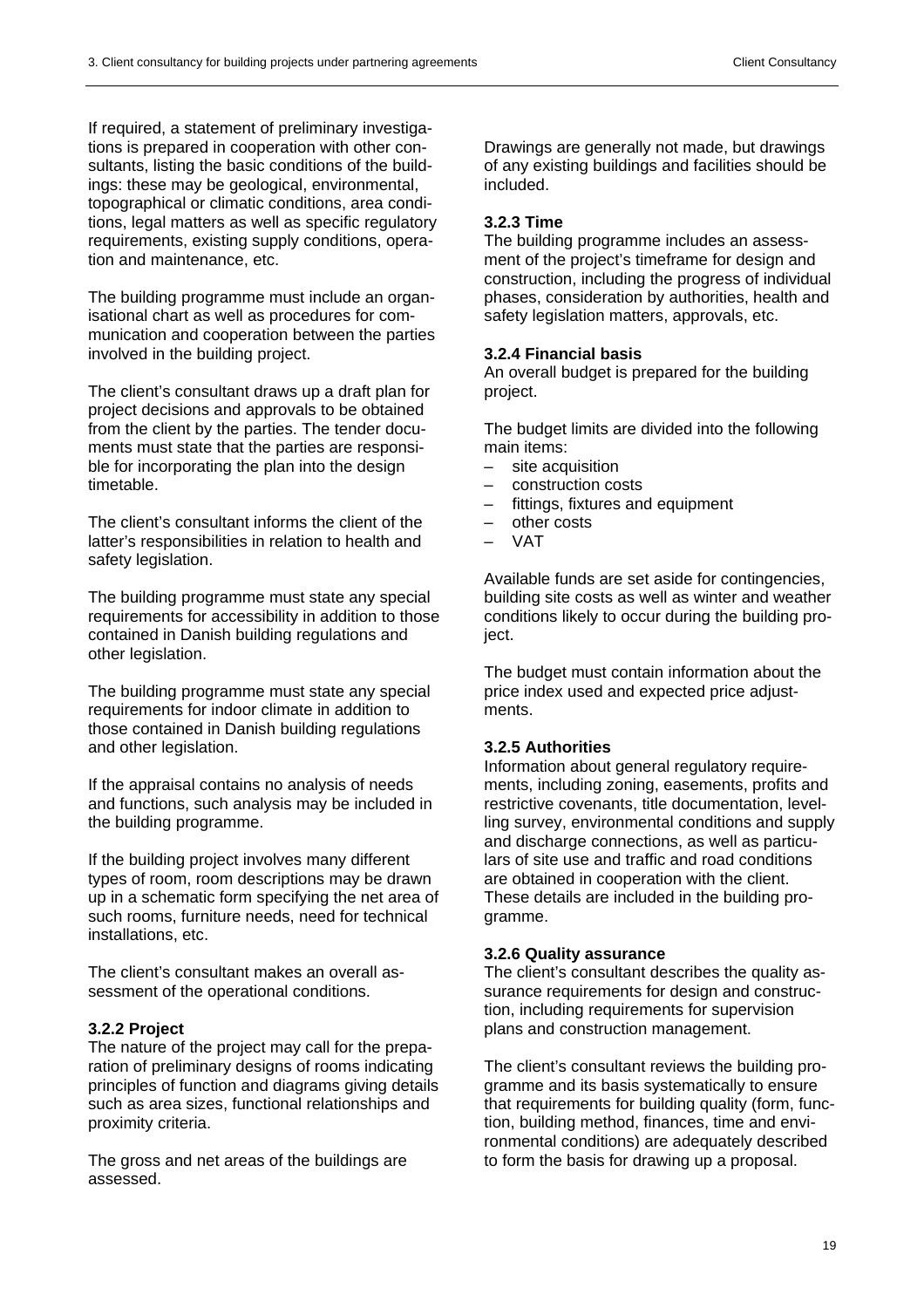# **3.2.7 Client**

The client assists in initiating functional analyses, assessing the need for premises, preparing budget limits, etc.

If required, the client appoints user representatives and defines their responsibilities.

Together with its consultant/the parties, the client must ensure that

- a building programme is drawn up before the design process begins;
- a description of the services to be provided by the parties, including design services, is available;
- building quality is adequate to meet the intended purpose;
- programme requirements are consistent with construction and operating finances; and
- sufficient time has been set aside for the choice of partners and the design and construction phases.

The client approves the building programme as a basis for starting the design process.

# **3.3 PARTNERING AGREEMENT**

The client's consultant draws up a draft partnering agreement as well as separate draft consultancy agreements based on ABR 89 and – for construction contracts – on AB 92 ("General Conditions for the Provision of Works and Supplies within Building and Engineering").

The services of the client's consultant are provided in stage 0.

The partnering agreement may contain the following main items (with reference to *"Partnering i praksis"*):

- scope of agreement<br>– approach and object
- approach and objective
- basis of agreement
- organisation and form of cooperation
- services/tasks of the parties
- project finances
- provisions of release
- timetable
- responsibility/liability
- insurance
- disputes

The partnering agreement must contain guidelines for adjusting and completing the building programme.

# **3.4 CHOICE OF PARTNERS**

The services of the client's consultant in respect of tendering and contracting are provided in stage 0 and may comprise the following services:

- 3.4.1 Proposed partners
- 3.4.2 Negotiations and conclusion of partnering agreement
- 3.4.3 Quality assurance

Section 3.4.4., Client, describes the client's services.

# **3.4.1 Proposed partners**

The client's consultant makes recommendations on the choice of partners, either directly or on the basis of a prequalification round.

#### **3.4.2 Negotiations and conclusion of partnering agreement**

The client's consultant assists in establishing procedures and conducting negotiations.

During the negotiation process, the project is discussed and the ideas and interests of the parties are recognised for the purpose of ensuring the establishment of a constructive and solution-oriented cooperation climate between the parties.

During the negotiation process, the partnering agreement, consultancy agreements and construction contracts are adjusted in cooperation between the parties.

The client's consultant makes a recommendation in the light of the outcome of negotiations.

# **3.4.3 Quality assurance**

The client's consultant assures the quality of its services in connection with the conclusion of the partnering agreement.

# **3.4.4 Client**

The client approves the recommendations made by its consultant in respect of choice of partners, negotiations and contracting.

The client reviews the draft contract documentation drawn up by its consultant for compliance with contract law.

# **3.5 DESIGN**

This section describes the services of the client's consultant during the design phase, and the services are provided in stages 1 and 2.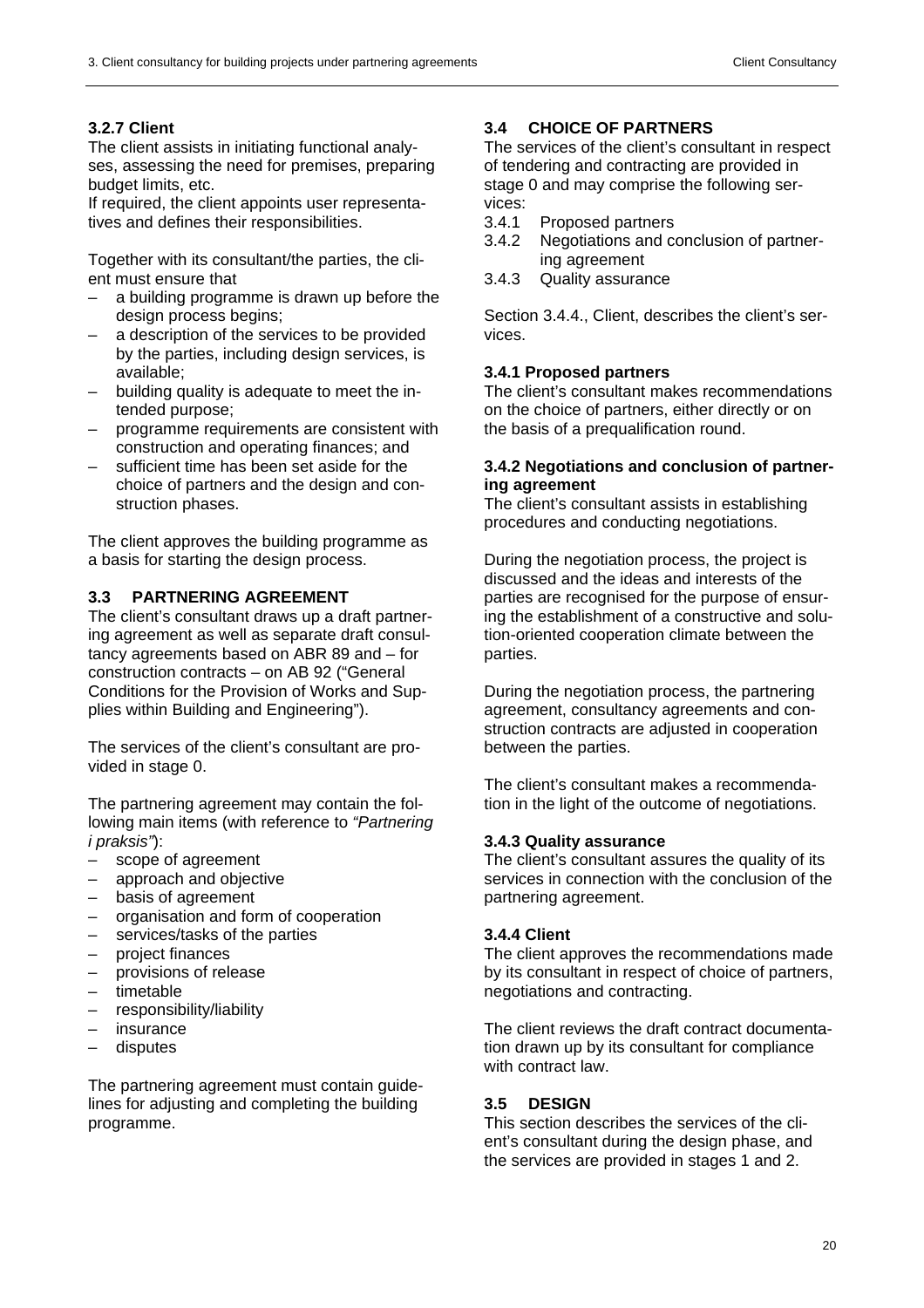# **3.5.1 Contents**

Services provided by the client's consultant during the design phase are based on project material drawn up by the parties in accordance with the partnering agreement.

The client's consultant ensures that procedures are laid down for communication and cooperation between the parties of the building project.

The client's consultant assists the client in connection with steering group and project group meetings.

The client's consultant instructs any other consultants engaged by the client and follows up their work.

The client's consultant reviews the project material drawn up and assesses whether the extent of such material is consistent with the provisions of the partnering agreement and ensures that the plan for project decisions and approvals is followed.

The client's consultant prepares comments on the project and makes recommendations, also in respect of proposed changes and proposals for choice of material, etc.

The client's consultant assesses draft guidelines for operation and maintenance.

# **3.5.2 Time**

The client's consultant assesses whether design and construction timetables are drawn up in accordance with the overall timetable and checks that the design timetable is met.

# **3.5.3 Financial basis**

The client's consultant checks that insurance is taken out as agreed.

The client's consultant ensures that performance bonds agreed upon are submitted in due time.

The client's consultant monitors the overall finances of the project, including obtaining financial estimates from the parties for the purpose of preparing an overall budget including the client's other expenses. This budget is updated during all design phases.

The budget limits for the project are set up not later than in stage 1. The client's consultant checks that the budget is not exceeded.

The client's consultant keeps building accounts and approves on-account bills and invoices for expenses incurred during the design phase.

The client's consultant assesses any claims made against the client in relation to the design phase.

The client's consultant reports to the client on the finances of the building project and arranges for the client to approve transactions made during the design phase.

The client's consultant may prepare and update a cash budget.

# **3.5.4 Authorities**

The client's consultant ensures that an advance dialogue takes places, if required; that any necessary applications for exemption are approved by the client and duly submitted; that any relevant information is duly submitted to the authorities; and that the project is adjusted to comply with any notes made in the planning permission.

# **3.5.5 Quality assurance**

The client's consultant assesses whether the parties' quality management system for the design phase is consistent with the provisions of the agreement.

The client's consultant performs spot checks to establish whether the parties comply with the quality management systems agreed for the design phase.

The client's consultant reviews the project in general terms to check whether the quality of the project complies with the requirements of the building programme and other agreements.

The client's consultant assesses the parties' proposals for control and supervision plans.

The client's consultant draws up a plan for its own overall supervision.

# **3.5.6 Client**

On the basis of a recommendation from its consultant, the client approves project material, etc., drawn up by the design consultants in accordance with the partnering agreement.

The client approves the overall budget prepared by its consultant.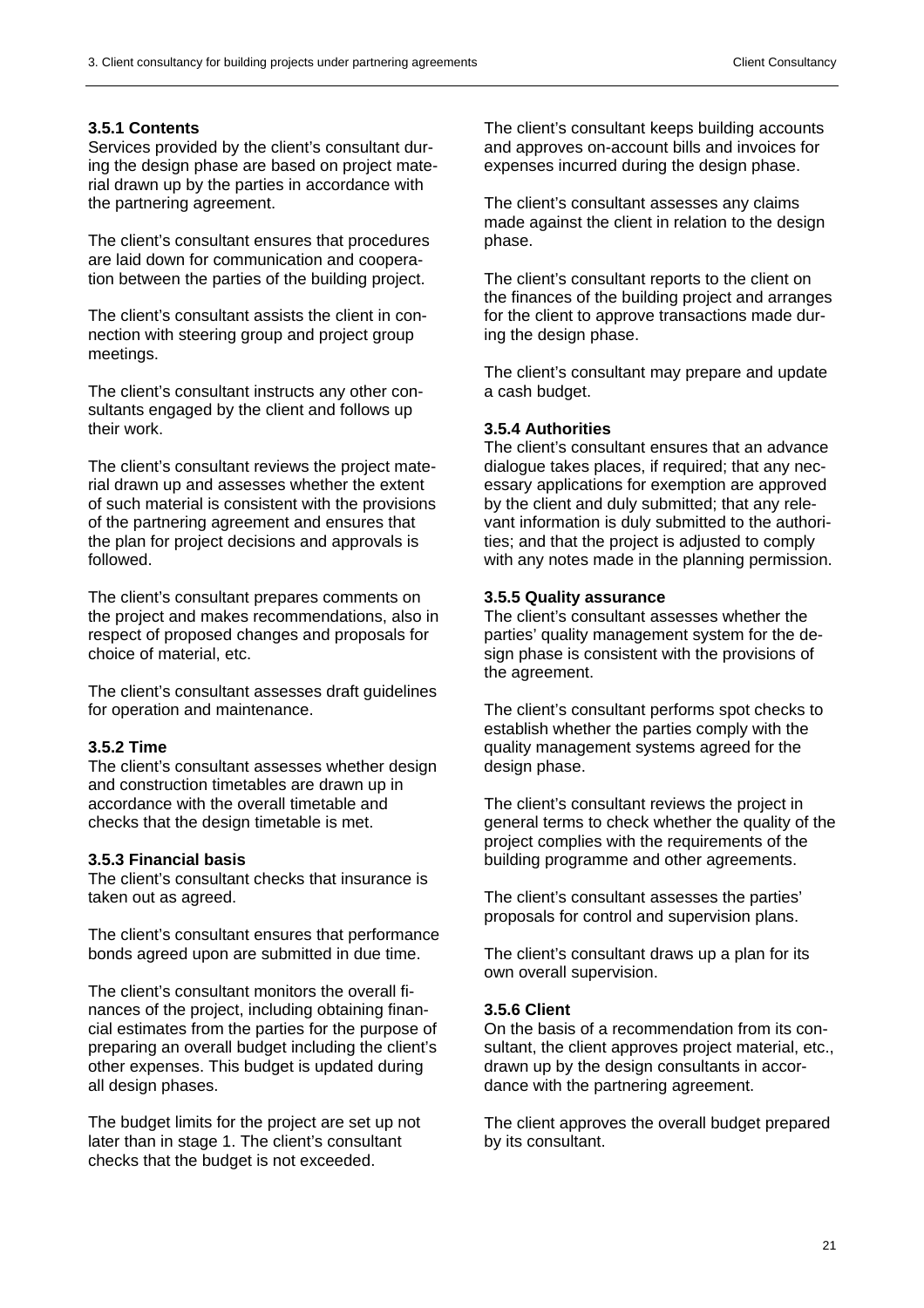The client approves and pays the approved invoices relating to the design phase.

# **3.6 CONSTRUCTION**

In addition to supervising the implementation of the planned building project, the services provided by the client's consultant during the construction phase also include checking that services agreed for project follow-up, construction management and technical supervision are provided as stipulated in the partnering agreement, consultancy agreements and construction contracts. The services of the client's consultant are provided in stage 2.

# **3.6.1 Contents**

The client's consultant proposes procedures for communication and cooperation between the parties of the building project.

The client's consultant assists the client in connection with steering group and project group meetings.

The client's consultant instructs any other consultants and follows up their work.

The client's consultant is responsible for general supervision as stipulated in the approved plan for its supervision.

The client's consultant ensures that a health and safety plan is completed and updated and that safety meetings are held.

On the basis of a recommendation from the parties, the client's consultant makes an assessment and recommendation of material samples presented, including any proposals for changes in the choice of materials.

The client's consultant may provide follow-up services in relation to incentive agreements.

Services related to the handing-over of the project, including the 1-year inspection, are handled by the construction manager and the technical supervisor in accordance with the partnering agreement, consultancy agreements and construction contracts.

The client's consultant ensures that the construction manager and the technical supervisor provide these services.

The client's consultant may, if agreed with the client, lay down general guidelines for handing over the project, just as the client's consultant

may handle part of the normal tasks of the construction manager and the technical supervisor.

The client's consultant assesses the project material on an 'as built' basis and evaluates the guidelines for operation and maintenance.

# **3.6.2 Time**

The client's consultant assesses whether construction timetables are drawn up in accordance with the overall timetable and checks that the overall timetable is met.

# **3.6.3 Financial basis**

Within agreed budget limits, the client's consultant monitors the overall finances of the project during the construction phase, including the client's other expenses, on the basis of information provided by the parties. The budget is updated during the construction phase.

The client's consultant keeps building accounts and approves on-account bills and invoices for expenses incurred during the construction phase.

The client's consultant assesses any claims made against the client in relation to the construction phase.

The client's consultant reports to the client on the finances of the building project and arranges for the client to approve transactions made during the construction phase.

The client's consultant may update the cash budget.

The client's consultant may calculate a bonus/penalty for the parties.

# **3.6.4 Authorities**

The client's consultant checks whether regulatory requirements during the construction phase are met.

The client's consultant ensures that a statement of completion is submitted and that an occupancy permit, etc., is obtained.

# **3.6.5 Quality assurance**

The client's consultant assesses whether the constructors' quality management system is consistent with the provisions of the agreements.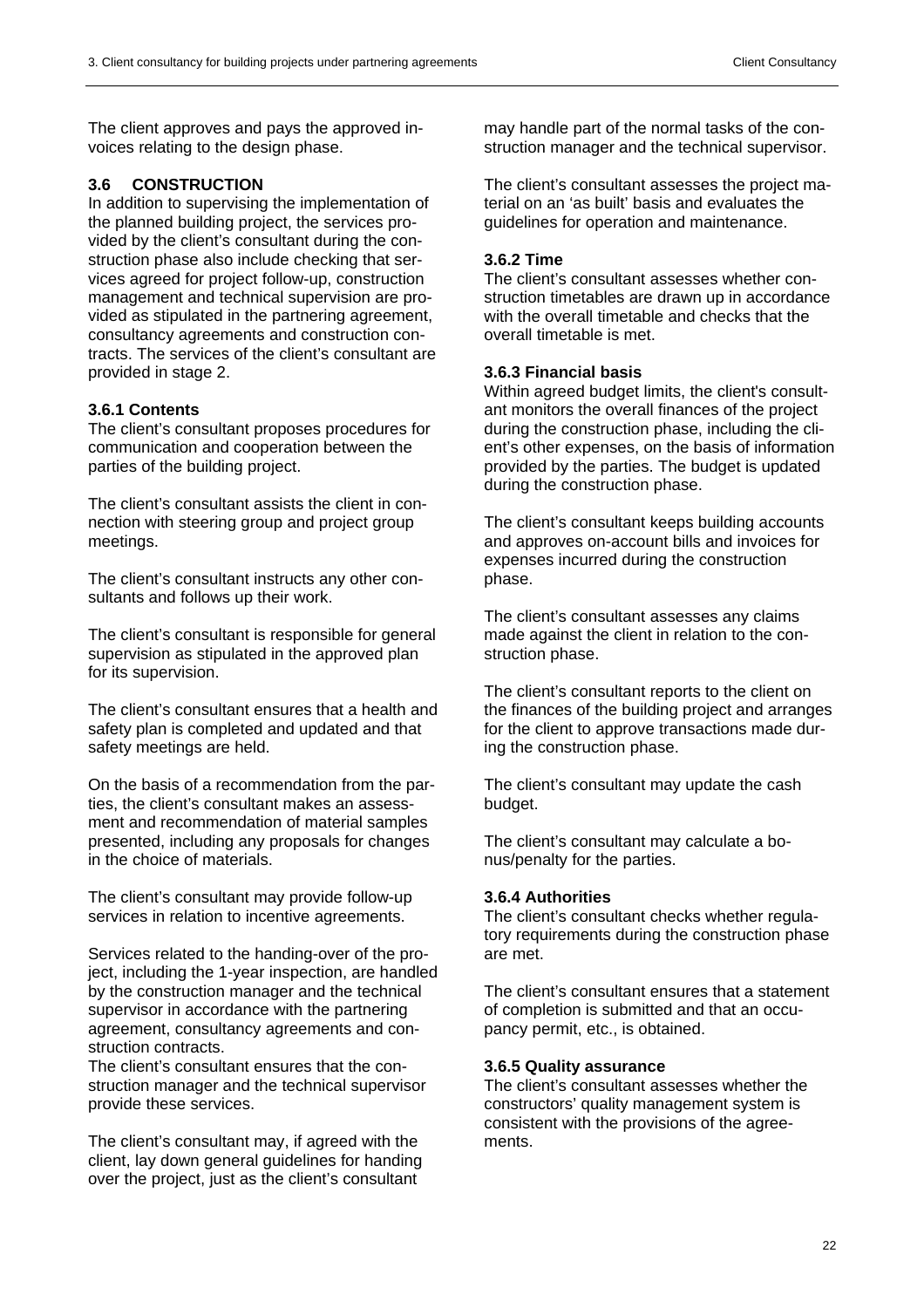The client's consultant presides at project completion meetings if such task has not been delegated to the construction manager.

The client's consultant performs spot checks to establish whether supervision plans are followed.

The client's consultant assesses whether quality documentation is available as agreed.

#### **3.6.6 Client**

The client approves recommendations from its consultant in respect of construction matters.

The client pays expenditure vouchers presented by its consultant.

The client participates in the handing-over meeting and signs the handing-over documents.

The client participates in the 1-year inspection.

Before the expiry of the 5-year liability period, the client decides on the completion of a 5-year inspection and subsequently on the release of performance bonds.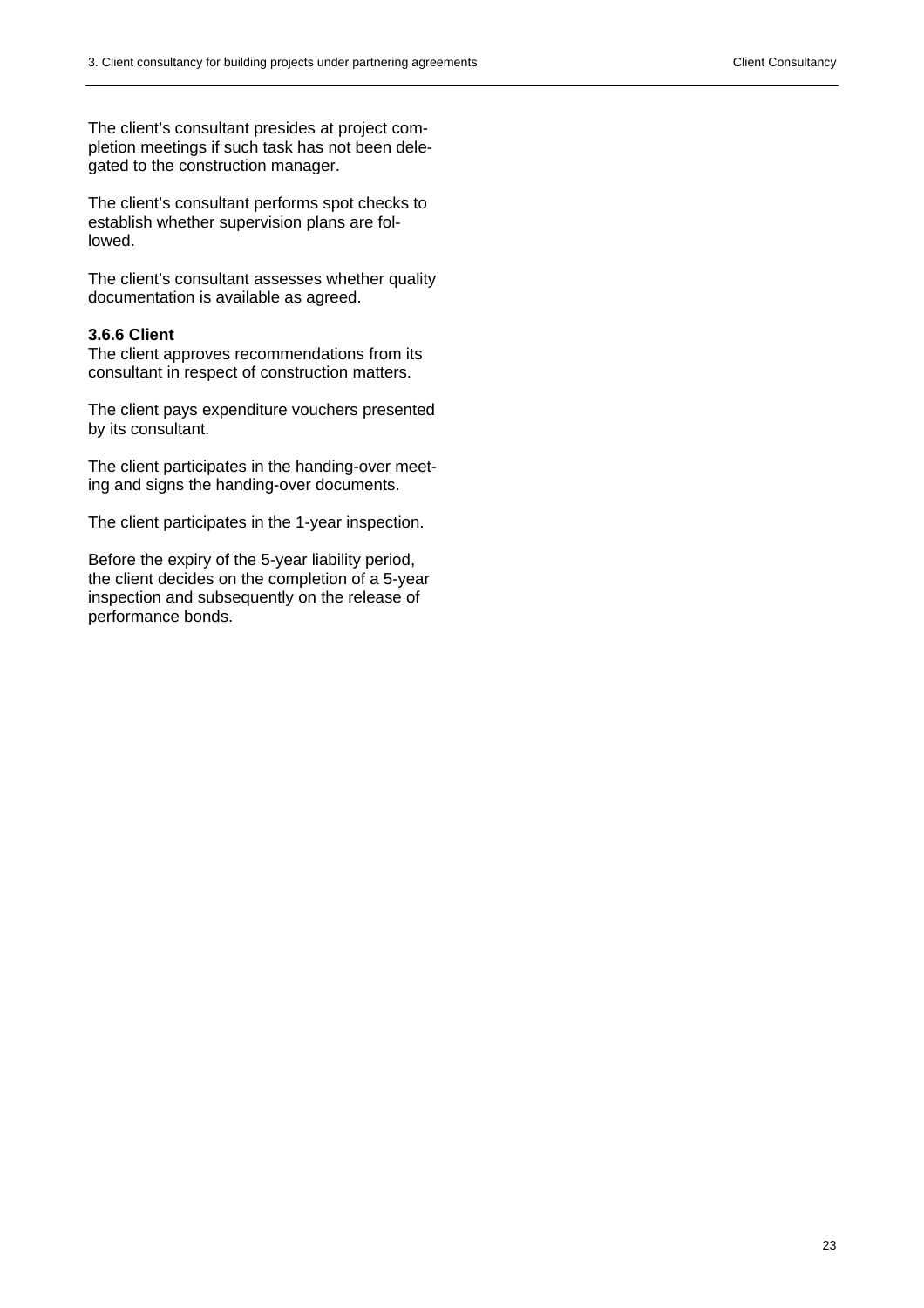# **4. Tenant consultancy**

This section describes a tenant's employment of a consultant for the assessment of the tenant's need for premises, location alternatives, the lease in question (except legal matters, including rent legislation) and follow-up during the process of fitting out the premises.

The services of the tenant's consultant are thus targeted at the process of fitting out the premises and at matters relating to their use.

The tenant's consultant undertakes to prepare an appraisal and a preliminary building programme as a basis for conducting negotiations with the landlord for the lease of specific premises.

Subsequently, the landlord draws up a project for fitting out the premises for the tenant's approval, just as the landlord handles any fit-out work during the process.

In other cases, the services of the tenant's consultant may be more comprehensive and include design work to a larger extent. In this case, reference is made to section 1 or section 2 and/or to the description of services for "Building and Planning".

Below, tenant consultancy is described for a private building project.

For public tenants governed by EU Directives and other legislation, the project must also be completed in accordance with such legislation.

If the tenant wants several premises to be assessed, the tenant's consultant handles the process in full or in part for each of such premises.

'Client' and 'tenant' are synonyms in this section.

#### **Contractual organisation**



**Project organisation** 



# **4.1 APPRAISAL**

The appraisal is the result of initial work on the client's thoughts and ideas for the purpose of deciding whether to implement the project in question.

The agreement specifies the scope of services to be provided.

#### **4.1.1 Contents**

The initial work on the client's ideas is presented in a report. This report analyses the potential of the client's ideas and assesses whether and how these ideas can be implemented. The appraisal may include alternatives to the client's ideas.

The appraisal may include accounts of the outcome of negotiations conducted.

The appraisal may include an analysis of needs and functions.

The appraisal must include an organisational chart for the building project. An account must be given of how decisions are made, including any need for hearings and user influence in connection with the building programme.

#### **4.1.2 Project**

The appraisal may include existing drawings of the buildings.

If no drawings are available, the landlord is obliged to arrange for the existing buildings to be registered, measured and drawn as required as a basis for the recommendation of the tenant's consultant.

In rebuilding projects, the landlord prepares advance details for the programme work comprising an account of the use of buildings, the envi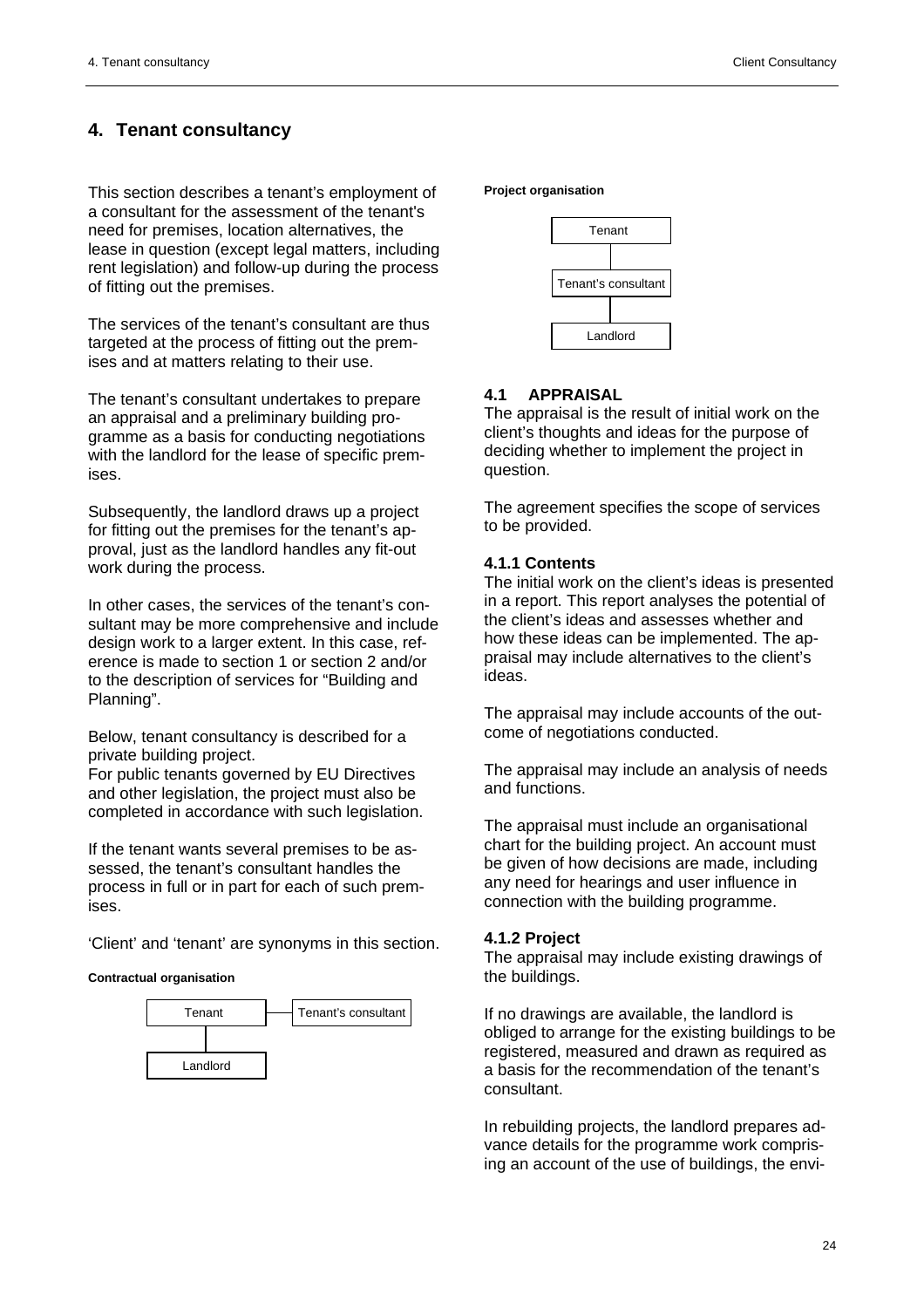ronmental conditions of the area, the combination of materials used in the buildings as well as a structural survey.

#### **4.1.3 Time**

The appraisal may include a time frame for the completion of the project, including particularly critical milestones.

#### **4.1.4 Financial basis**

A preliminary estimate is calculated for the total lease costs, including rent, shared costs, etc.

# **4.1.5 Authorities**

The appraisal may include a special section on regulatory matters of importance for the client's business in the premises.

#### **4.1.6 Quality assurance**

The tenant's consultant reviews the appraisal and its basis.

#### **4.1.7 Client**

The client participates actively in the necessary meetings and provides information about the possibilities of completing the project in terms of finances.

Having assessed the material and its conclusions, the client decides whether further details are needed to supplement the material or whether it can form the basis for drawing up a building programme.

If the client involves other consultants, such involvement must be coordinated with the client's consultant.

The client approves the appraisal before the start of the building programme.

#### **4.2 BUILDING PROGRAMME**

The building programme is a coordinated summary of the client's requirements and wishes for the premises.

#### **4.2.1 Contents**

The building programme is drawn up on the basis of the appraisal, which lists the necessary conditions for the further development of the project.

The building programme is based on specific premises as well as a draft lease drawn up by the landlord.

The building programme may be drawn up as a description (possibly in a schematic form) specifying the physical requirements for structures. installations and surface quality as well as the environmental objectives to be met.

If required, a statement of preliminary investigations is prepared in cooperation with other consultants, listing the basic conditions of the premises: these may be area conditions, legal matters as well as specific regulatory requirements, existing supply conditions, operation and maintenance, etc.

The building programme must include an organisational chart.

The building programme must state any special requirements for accessibility in addition to those contained in Danish building regulations and other legislation.

The building programme must state any special requirements for indoor climate in addition to those contained in Danish building regulations and other legislation.

If the appraisal contains no analysis of needs and functions, such analysis may be included in the building programme.

If the premises involve many different types of room, room descriptions may be drawn up in a schematic form specifying the net area of such rooms, furniture needs, need for technical installations, etc.

The tenant's consultant makes an overall assessment of the operational conditions.

#### **4.2.2 Project**

The nature of the project may call for the preparation of preliminary designs of rooms indicating principles of function and diagrams giving details such as area sizes, functional relationships and proximity criteria.

The gross and net areas of the premises are assessed.

Drawings are generally not made, but drawings of any existing buildings and facilities should be included.

#### **4.2.3 Time**

The building programme includes an assessment of the project's timeframe for design and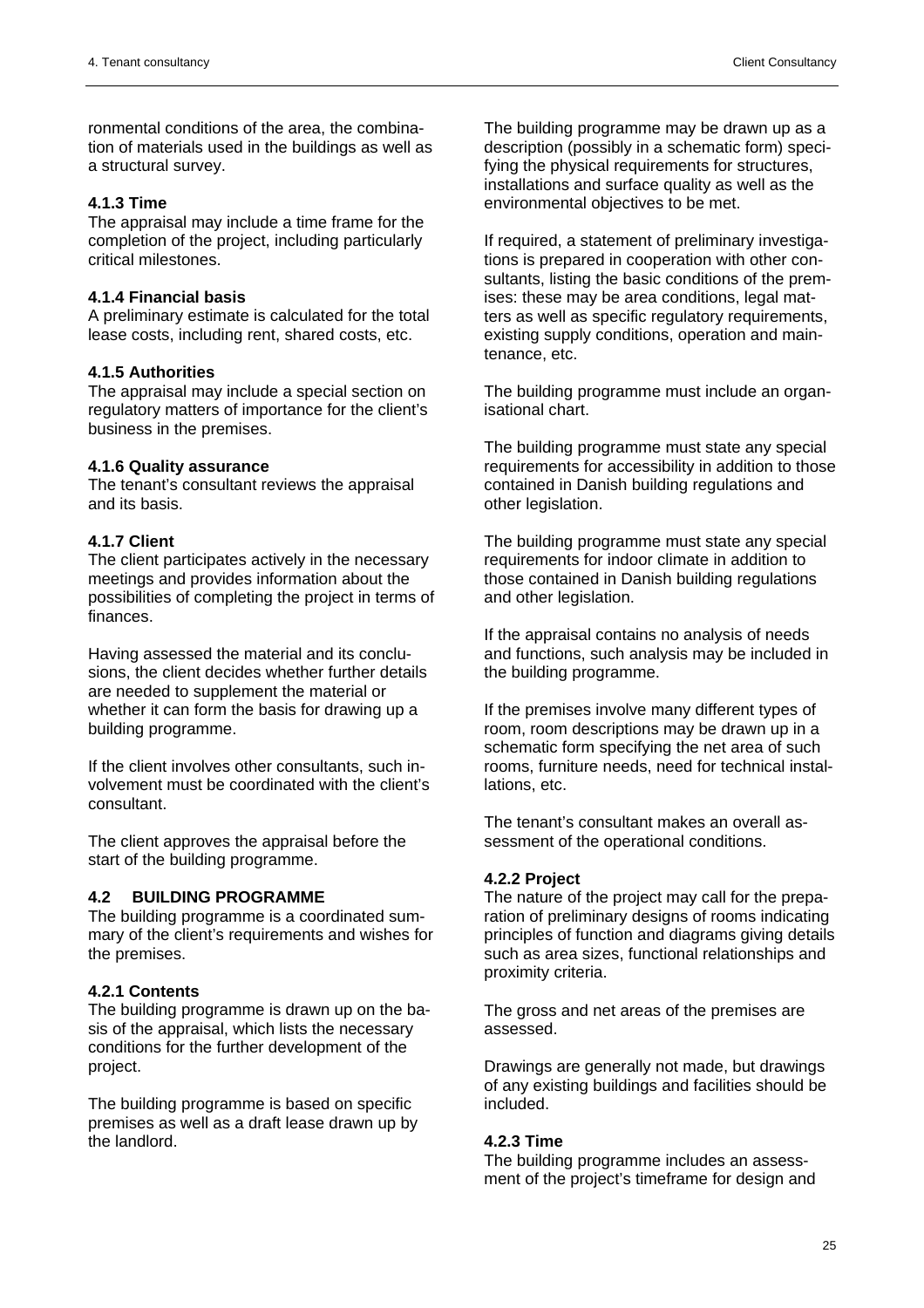construction, including the progress of individual phases, consideration by authorities, approvals, etc.

#### **4.2.4 Financial basis**

A budget is prepared for the total lease costs, including rent, shared costs, etc.

An overall budget is prepared for fit-out costs payable by the tenant.

The budget limits are divided into the following main items:

- construction costs
- fittings, fixtures and equipment
- other costs
- VAT

Available funds are set aside for contingencies, etc.

The budget must contain information about the price index used and expected price adjustments.

#### **4.2.5 Authorities**

The section on regulatory matters contained in the appraisal is updated.

#### **4.2.6 Quality assurance**

The tenant's consultant describes Quality Assurance requirements for design and construction.

The tenant's consultant reviews the building programme and its basis systematically to ensure that requirements for building quality (form, function, building method, finances, time and environmental conditions) are adequately described to form the basis for drawing up a proposal.

#### **4.2.7 Client**

The client assists in initiating functional analyses, assessing the need for premises, preparing budget limits, etc.

If required, the client appoints user representatives and defines their responsibilities.

The client approves the building programme as a basis for choosing premises and for starting the design process, if required.

# **4.3 CHOICE OF PREMISES**

The tenant's consultant assists in assessing the technical aspects in connection with negotiations and in concluding the lease on the basis of the

approved programme and the draft lease drawn up by the landlord.

# **4.3.1 Contents**

The tenant's consultant assesses the preliminary plans to fit out the premises as well as the description of premises drawn up by the landlord on the basis of the building programme.

#### **4.3.2 Project**

The tenant's consultant assesses the premises in relation to the tenant's needs and makes a recommendation in this respect.

#### **4.3.3 Time**

The tenant's consultant assesses the timetable for fit-out work to be performed and the tenant's occupancy of the premises.

#### **4.3.4 Financial basis**

On the basis of the draft lease, the tenant's consultant prepares an overall budget for expenses payable by the client.

The tenant's consultant may make an assessment of the operating costs of the premises.

#### **4.3.5 Authorities**

The tenant's consultant assesses the outcome of the landlord's advance dialogue with authorities in respect of the premises, including whether the premises can be fitted out and used as intended.

#### **4.3.6 Quality assurance**

The tenant's consultant assures the quality of its services.

#### **4.3.7 Client**

The client is responsible for conducting negotiations with the landlord in respect of the lease.

The client reviews the draft lease for compliance with contract law

The client decides whether or not to conclude the lease.

#### **4.4 DESIGN**

This section describes the services of the tenant's consultant during the design phase, including project follow-up during the construction phase.

It is a condition that the landlord's consultants handle design work during the process of fitting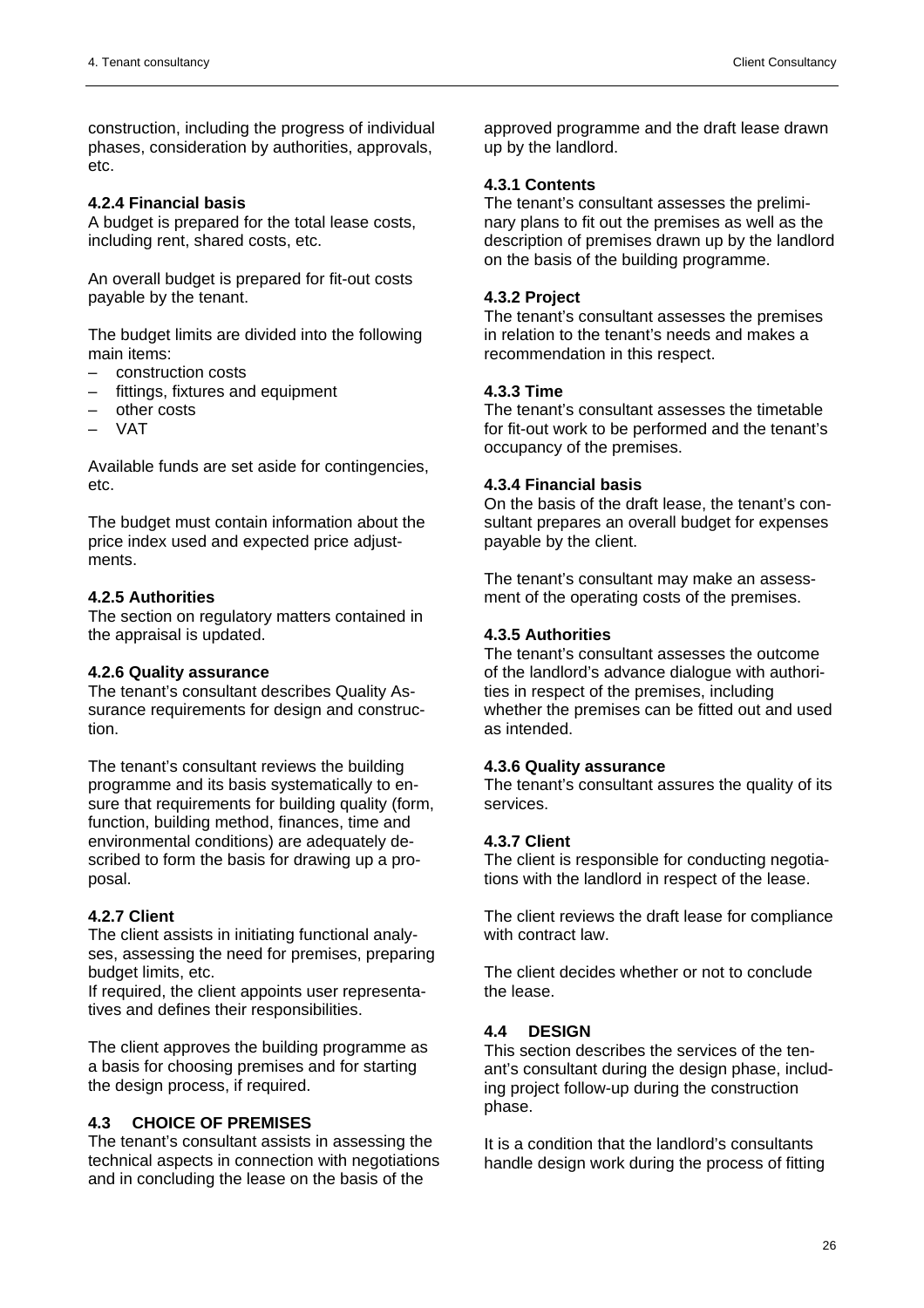out the premises. If the project must be completed in full or in part by the tenant's consultant, reference is made to the description of services for "Building and Planning".

# **4.4.1 Contents**

Services provided by the tenant's consultant during the design phase are based on project material drawn up by the landlord's design consultants.

The tenant's consultant ensures that procedures are laid down for communication and cooperation between the parties of the building project.

The tenant's consultant presides at and reports from the client's meetings with the landlord, users, etc.

The tenant's consultant instructs any other consultants engaged by the client and follows up their work.

The tenant's consultant reviews the project material drawn up and assesses whether the extent of such material is consistent with the provisions of the agreement and ensures that the plan for project decisions and approvals is followed.

The tenant's consultant prepares comments on the project and makes recommendations, also in respect of proposed changes and proposals for choice of material, etc.

The tenant's consultant assesses draft guidelines for operation and maintenance of the premises.

# **4.4.2 Time**

The tenant's consultant assesses whether the overall timetable is met.

# **4.4.3 Financial basis**

On the basis of the lease, the tenant's consultant prepares an overall budget for expenses payable by the client. The budget is updated periodically.

The tenant's consultant keeps building accounts and approves on-account bills and invoices for expenses payable by the client during the design phase.

The tenant's consultant assesses any claims made against the client, in particular by the landlord, in relation to the design phase and makes a recommendation in this respect.

The tenant's consultant reports to the client on the finances of the building project and arranges for the client to approve transactions made during the design phase.

The tenant's consultant may prepare and update a cash budget.

# **4.4.4 Authorities**

The tenant's consultant ensures that relevant documents are duly submitted to the authorities and that the project is adjusted to comply with any notes made in the planning permission.

#### **4.4.5 Quality assurance**

The tenant's consultant assesses whether quality assurance is implemented as agreed during the design phase.

The tenant's consultant draws up a plan for its own overall supervision.

# **4.4.6 Client**

The client approves the project in its individual stages, including any project changes.

The client approves the updated budgets.

The client approves and pays the approved invoices relating to the design phase.

# **4.5 CONSTRUCTION**

The tenant's consultant supervises work performed.

# **4.5.1 Contents**

The tenant's consultant ensures that procedures are laid down for communication and cooperation between the parties of the building project.

The tenant's consultant presides at and reports from the client's meetings with the landlord, users, etc.

The tenant's consultant instructs any other consultants and follows up their work.

The tenant's consultant coordinates any works and supplies provided by the client to the premises.

The tenant's consultant is responsible for general supervision as stipulated in the approved plan for its supervision.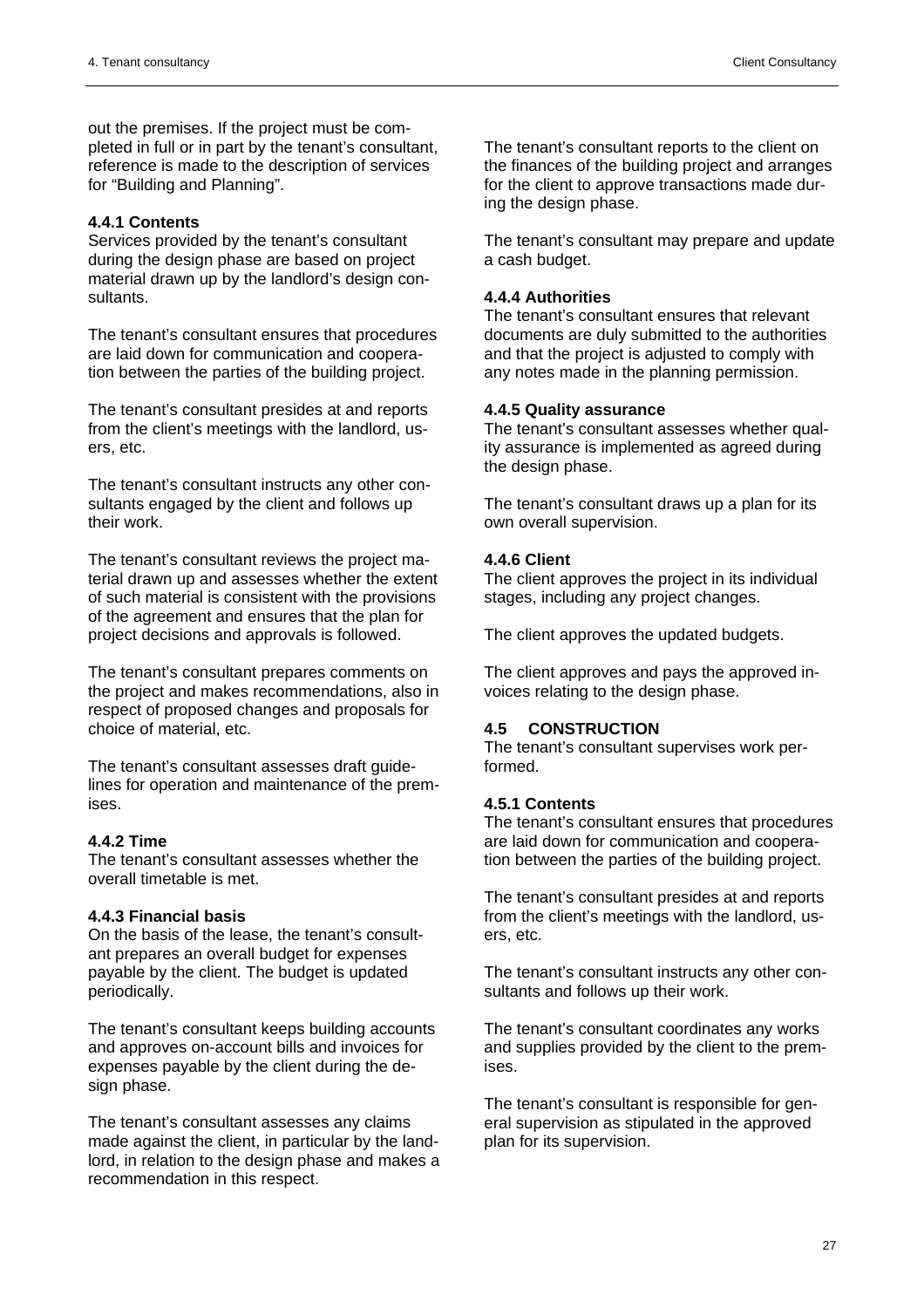The tenant's consultant makes an assessment and recommendation of material samples presented, including any proposals for changes in the choice of materials.

The tenant's consultant draws up punch lists at the delivery of the premises, is in charge of the delivery meeting and checks the remedy of defects.

The tenant's consultant assesses the project material on an 'as built' basis and evaluates the guidelines for operation and maintenance of the premises.

The tenant's consultant prepares notifications of defects found by the client following occupancy of the premises and ensures that such defects are remedied.

#### **4.5.2 Time**

The tenant's consultant checks whether the overall timetable is met.

#### **4.5.3 Financial basis**

The tenant's consultant periodically updates the budget for expenses payable by the client.

During the construction phase, the tenant's consultant keeps building accounts and approves on-account bills and invoices for expenses payable by the client.

The tenant's consultant assesses any claims made against the client, in particular by the landlord, in relation to the construction phase and makes a recommendation in this respect.

The tenant's consultant reports to the client on the finances of the building project and arranges for the client to approve transactions made during the construction phase.

The tenant's consultant may prepare and update a cash budget.

# **4.5.4 Authorities**

The tenant's consultant ensures that a statement of completion is submitted and that an occupancy permit, etc., is obtained.

#### **4.5.5 Quality assurance**

The tenant's consultant assesses whether quality assurance is implemented as agreed during the construction phase.

#### **4.5.6 Client**

The client approves the supervision plan drawn up by the tenant's consultant.

The client approves recommendations from the tenant's consultant in respect of construction matters.

The client pays the expenditure vouchers presented by the tenant's consultant in respect of construction matters.

The client participates in the delivery meeting and signs the delivery documents.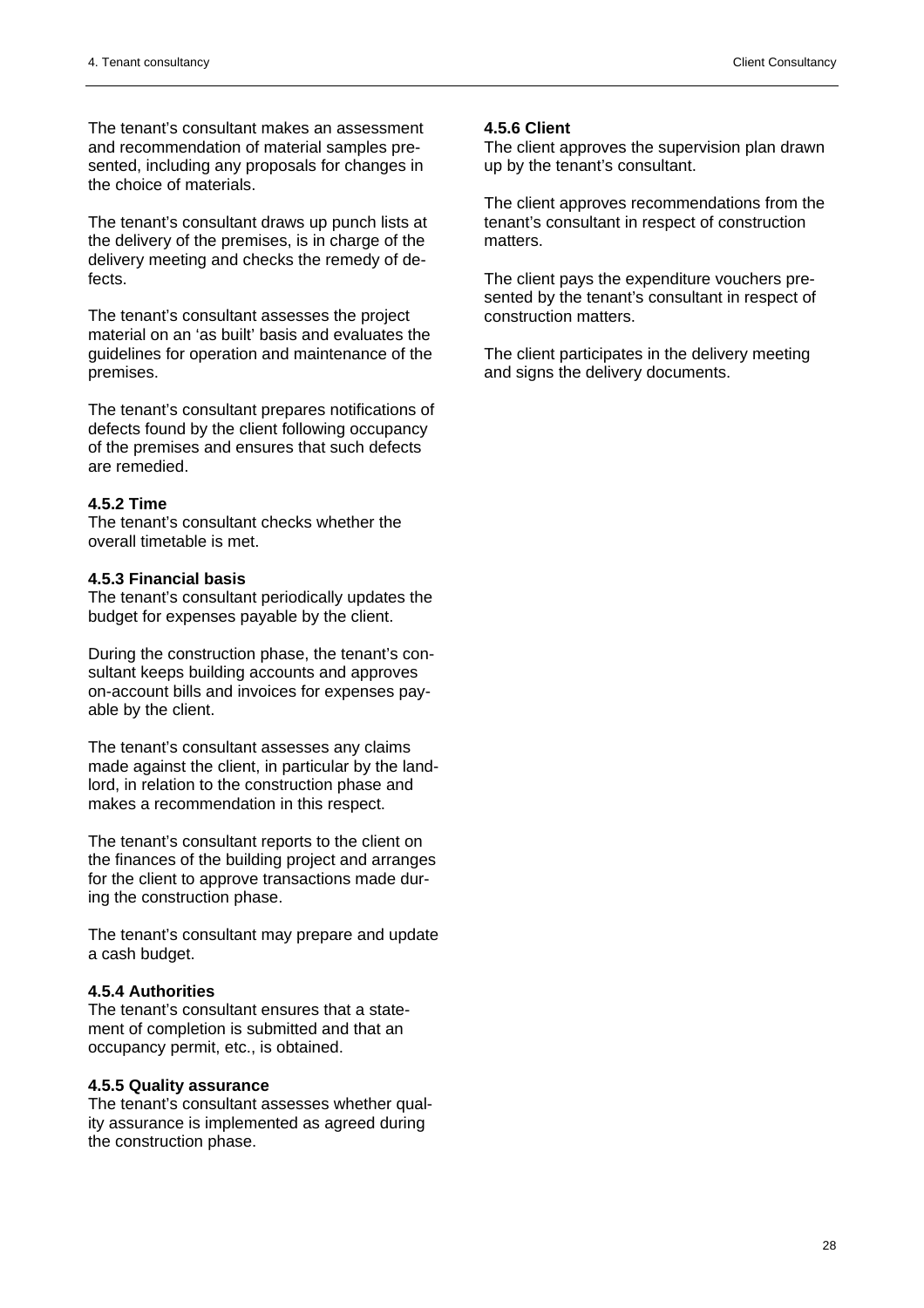# **5. Investor consultancy**

This section describes a property investor's employment of a consultant for the technical assessment of offers to buy a property project from a project developer, the contract of sale (except legal matters, including rent legislation) and follow-up during the implementation of the project.

The process described below is based on the condition that the contract of sale is concluded before the construction of the property and that the property is taken over by the investor in connection with the occupancy of the property in question.

In completed building projects or projects under construction, investor consultancy services are adjusted accordingly.

'Client' and 'investor' are synonyms in this section.

#### **Contractual organisation**



#### **Project organisation**



# **5.1 PROJECT EVALUATION**

The investor's consultant makes an overall assessment of the project offered for sale, including

- flexibility and reusability
- project quality
- regulatory matters
- timing aspects
- price and profitability (possibly in cooperation with external consultants)
- references of the project developer

The project evaluation must include an assessment of the appropriateness of terms offered/agreed with tenants (except legal matters).

The investor's consultant specifies any supplementary programme requirements in cooperation with the client.

The client reviews the terms and conditions of contract for compliance with contract law.

# **5.2 CONTRACTING**

The investor's consultant assists in assessing the technical aspects in connection with negotiations and in concluding the contract of sale on the basis of the project evaluation and the draft contract of sale.

#### **5.2.1 Client**

The client reviews the draft contract of sale and any leases for compliance with contract law.

The client negotiates the contract of sale with the project developer on the basis of elements such as the recommendation made by the investor's consultant.

# **5.3 DESIGN**

This section describes the services of the investor's consultant during the design phase, including project follow-up during the construction phase.

# **5.3.1 Contents**

Services provided by the investor's consultant during the design phase are based on project material drawn up by the project developer's consultants.

The investor's consultant ensures that procedures are laid down for communication and cooperation between the parties of the building project.

The investor's consultant presides at and reports from the client's meetings with the property developer, users, etc.

The investor's consultant instructs any other consultants engaged by the client and follows up their work.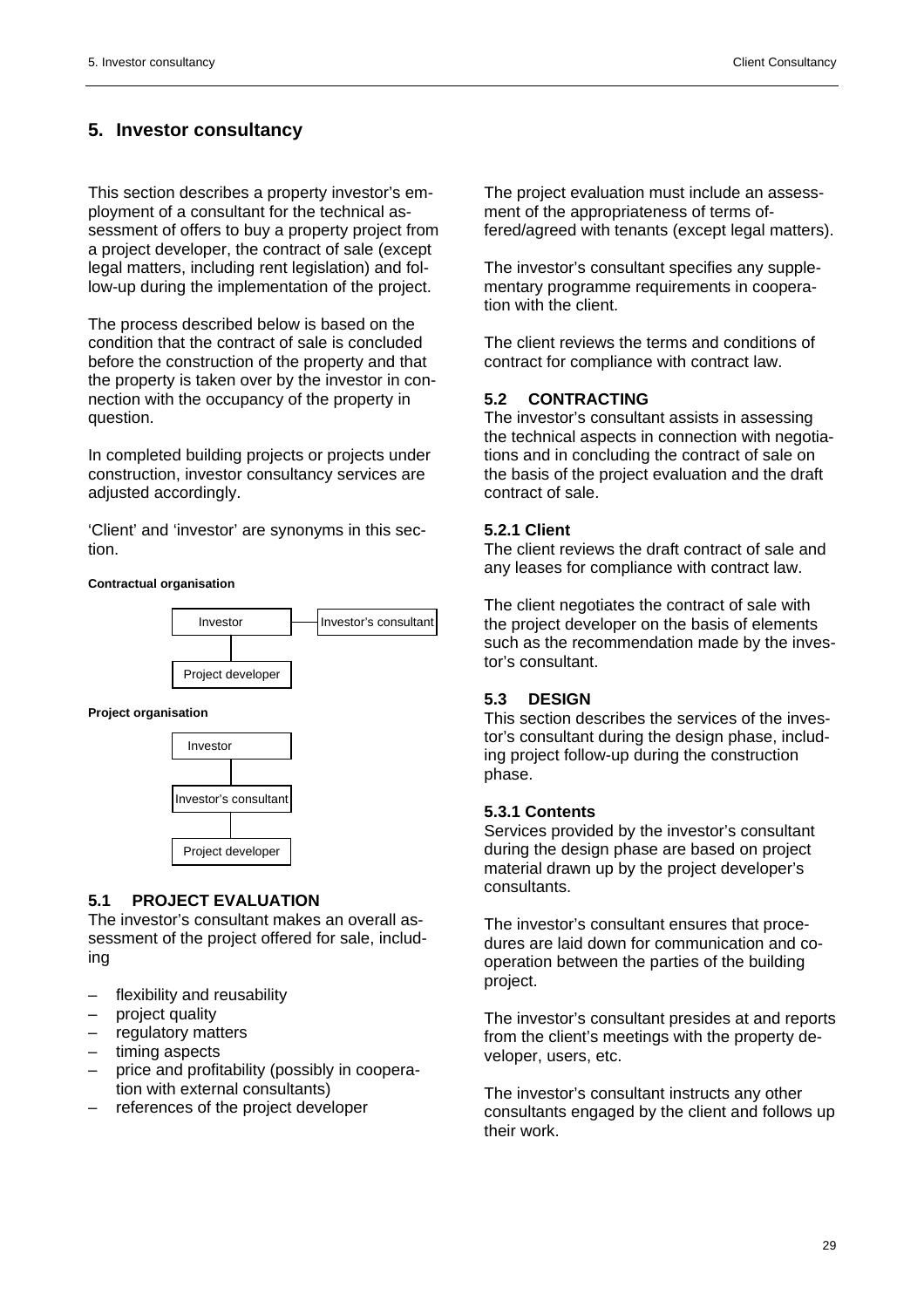The investor's consultant reviews the project material drawn up and assesses whether the project is consistent with the provisions of the contract of sale concluded and any leases entered into and ensures that the plan for project decisions and approvals is followed.

The investor's consultant prepares comments on the project and makes recommendations, also in respect of proposed changes and proposals for choice of material, etc.

The investor's consultant assesses draft guidelines for operation and maintenance.

# **5.3.2 Time**

The investor's consultant assesses whether the overall timetable is met.

# **5.3.3 Financial basis**

On the basis of the contract of sale and any leases, the investor's consultant prepares an overall budget for expenses payable by the client. The budget is updated periodically.

The investor's consultant keeps building accounts and approves on-account bills and invoices for expenses payable by the client during the design phase.

The investor's consultant assesses any claims made against the client, in particular by the project developer, in relation to the design phase and makes a recommendation in this respect.

The investor's consultant reports to the client on the finances of the building project and arranges for the client to approve transactions made during the design phase.

The investor's consultant may prepare and update a cash budget.

# **5.3.4 Authorities**

The investor's consultant ensures that any relevant documents are duly submitted to the authorities and that the project is adjusted to comply with any notes made in the planning permission.

# **5.3.5 Quality assurance**

The investor's consultant assesses whether quality assurance is implemented as agreed during the design phase.

The investor's consultant draws up a plan for its own overall supervision.

# **5.3.6 Client**

The client approves the project in its individual stages, including any project changes.

The client approves the updated budgets.

The client approves and pays the approved invoices relating to the design phase.

# **5.4 CONSTRUCTION**

The investor's consultant supervises work performed.

# **5.4.1 Contents**

The investor's consultant ensures that procedures are laid down for communication and cooperation between the parties of the building project.

The investor's consultant presides at and reports from the client's meetings with the property developer, users, etc.

The investor's consultant instructs any other consultants engaged and follows up their work.

The investor's consultant is responsible for general supervision as stipulated in the approved plan for its supervision.

The investor's consultant makes an assessment and recommendation of material samples presented, including any proposals for changes in the choice of materials.

The investor's consultant draws up punch lists at the delivery of the property, is in charge of the delivery meeting and checks the remedy of defects.

The investor's consultant assesses the project material on an 'as built' basis and evaluates the guidelines for operation and maintenance of the property.

The investor's consultant prepares notifications of defects found by the client and tenants following occupancy and ensures that such defects are remedied.

# **5.4.2 Time**

The investor's consultant assesses whether the overall timetable is met.

# **5.4.3 Financial basis**

The investor's consultant periodically updates the budget for expenses payable by the client.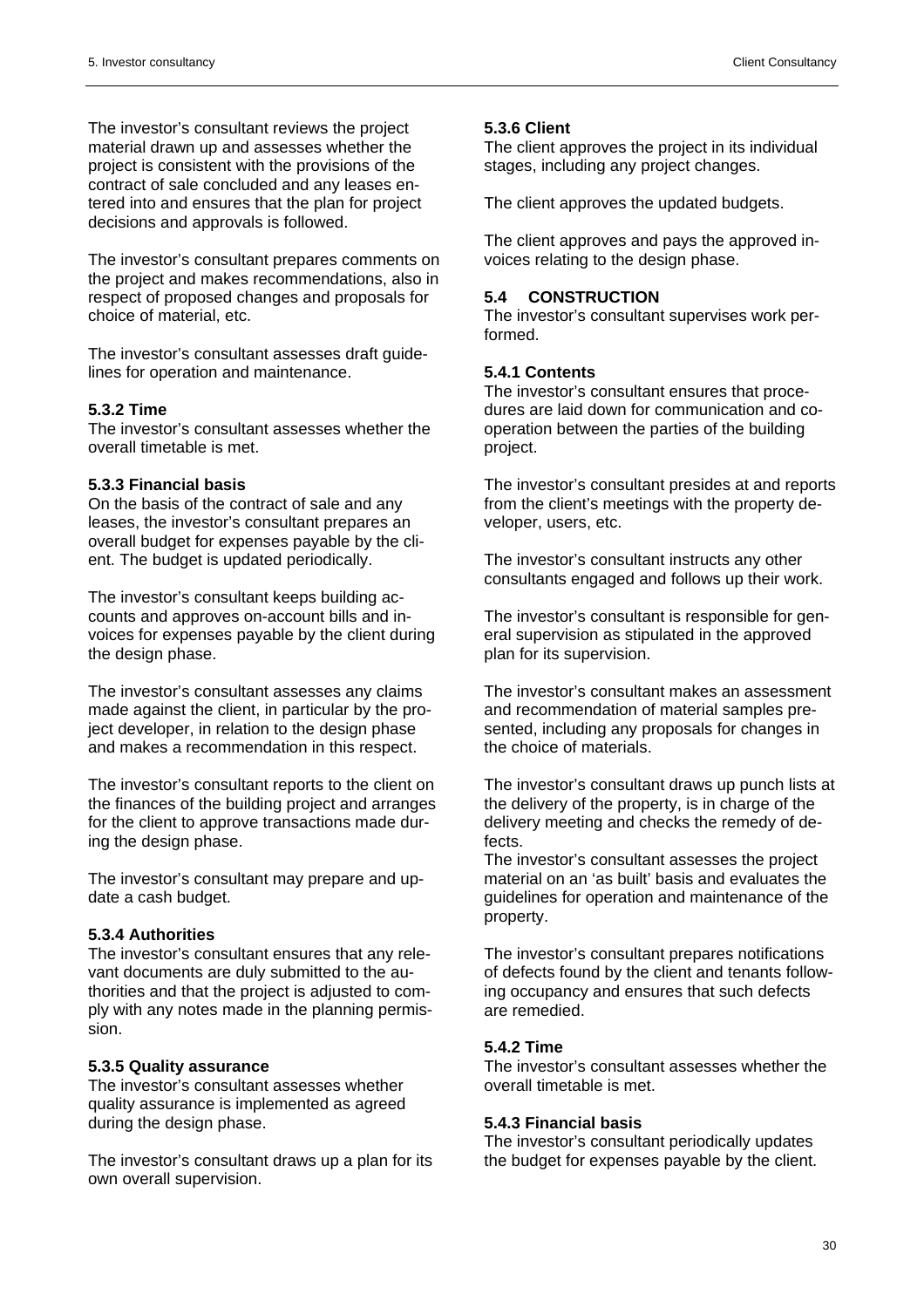During the construction phase, the investor's consultant keeps building accounts and approves on-account bills and invoices for expenses payable by the client.

The investor's consultant assesses any claims made against the client, in particular by the project developer, in relation to the construction phase and makes a recommendation in this respect.

The investor's consultant reports to the client on the finances of the building project and arranges for the client to approve transactions made during the construction phase.

The investor's consultant may prepare and update a cash budget.

#### **5.4.4 Authorities**

The investor's consultant ensures that a statement of completion is submitted and that an occupancy permit, etc., is obtained.

#### **5.4.5 Quality assurance**

The investor's consultant assesses whether quality assurance is implemented as agreed during the construction phase.

#### **5.4.6 Client**

The client approves the supervision plan drawn up by the investor's consultant.

The client approves recommendations from the investor's consultant in respect of construction matters.

The client pays the expenditure vouchers presented by the investor's consultant in respect of construction matters.

The client participates in the delivery meeting and signs the delivery documents.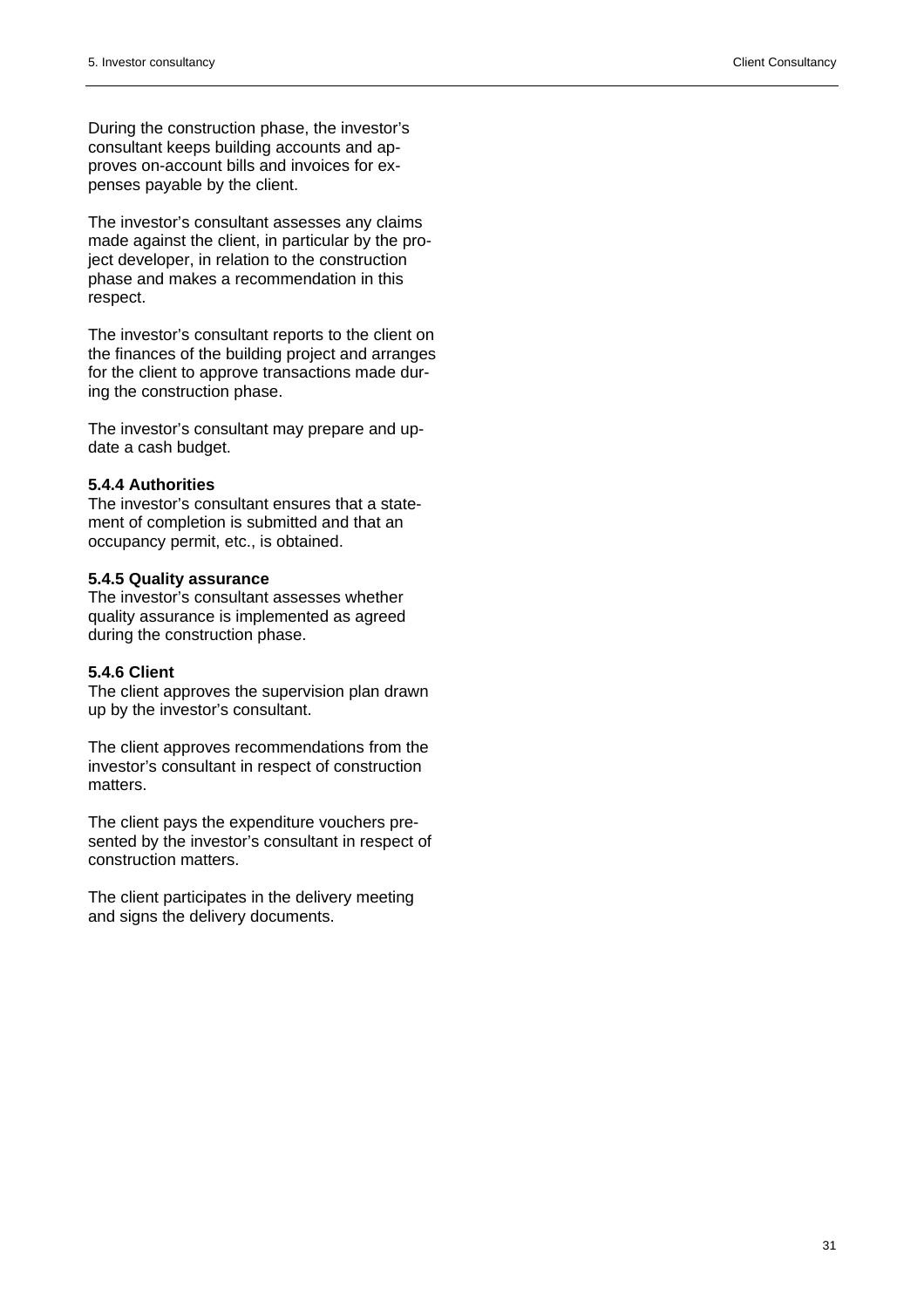# **6. Other services**

The consultant may, if agreed with the client, provide the following services or, on behalf of the client, arrange for such services to be provided by other parties. The scope of services must be specified in each case. Services must be provided in an appropriate manner in consideration of the relevant form of cooperation.

A number of the services specified below are identical with services listed in section 8 of the description of services for "Building and Planning". The list is not complete.

#### **6.1 Planning**

In specific building projects, the client's consultant may be responsible for the preparation of local plans and other preparatory planning in relation to the project in question.

Depending on the organisation of the building project, the client's consultant may handle or supervise the preparation of an environmental impact assessment, if required.

The client cooperates with its consultant in respect of the conditions for such planning.

The client grants its consultant appropriate authorisation, etc.

#### **6.2 Assessment of building sites**

Overall assessment of possible building sites for the client's planned building project.

A report is drawn up, and it may contain an evaluation of

- finances
- zoning
- infrastructure
- possible uses and ground conditions
- soil conditions and environmental aspects
- supplies

#### **6.3 Registration of existing conditions**

Registration of existing conditions. This is an assessment of the property's condition before rebuilding and serves as documentation to the property owner and authorities.

The registration includes only building components affected by the current renovation and rebuilding project as well as adjacent building

components if such components involve a risk of damage to the planned works.

The registration is updated if the further design process or the physical performance of the works alters the present conditions.

#### **6.4 Building registration**

Inspection, measurement and drawing of existing buildings and facilities, photo registration of existing conditions, registration of fittings and fixtures, including archaeological investigations as well as research in archives.

If required, digitalisation of existing drawings.

#### **6.5 Due diligence**

Implementation of technical due diligence procedures in connection with the acquisition of real property, including valuation of site and buildings, evaluation of possible uses and assessment of any risks. The results are summarised in a report to enable the purchaser to assess the property in question.

The theme of technical due diligence procedures is determined in each case.

#### **6.6 Geotechnical investigations**

Initial geotechnical assessments based on available, existing investigations in the area in question, supplemented by individual geotechnical drilling and water level sounding, if required.

Development of a programme for geotechnical investigations as a basis for design work, including estimates of such investigations.

Implementation of geotechnical investigations comprising field work, laboratory tests, geological evaluation and classification, reporting, including drilling profiles as well as determination of strength parameters and design water levels.

Follow-up during the construction phase.

#### **6.7 Environmental investigations**

Collection of basic information about the building site and compilation of history, including assessment of the likelihood of pollution and contamination and the nature of such pollution and contamination.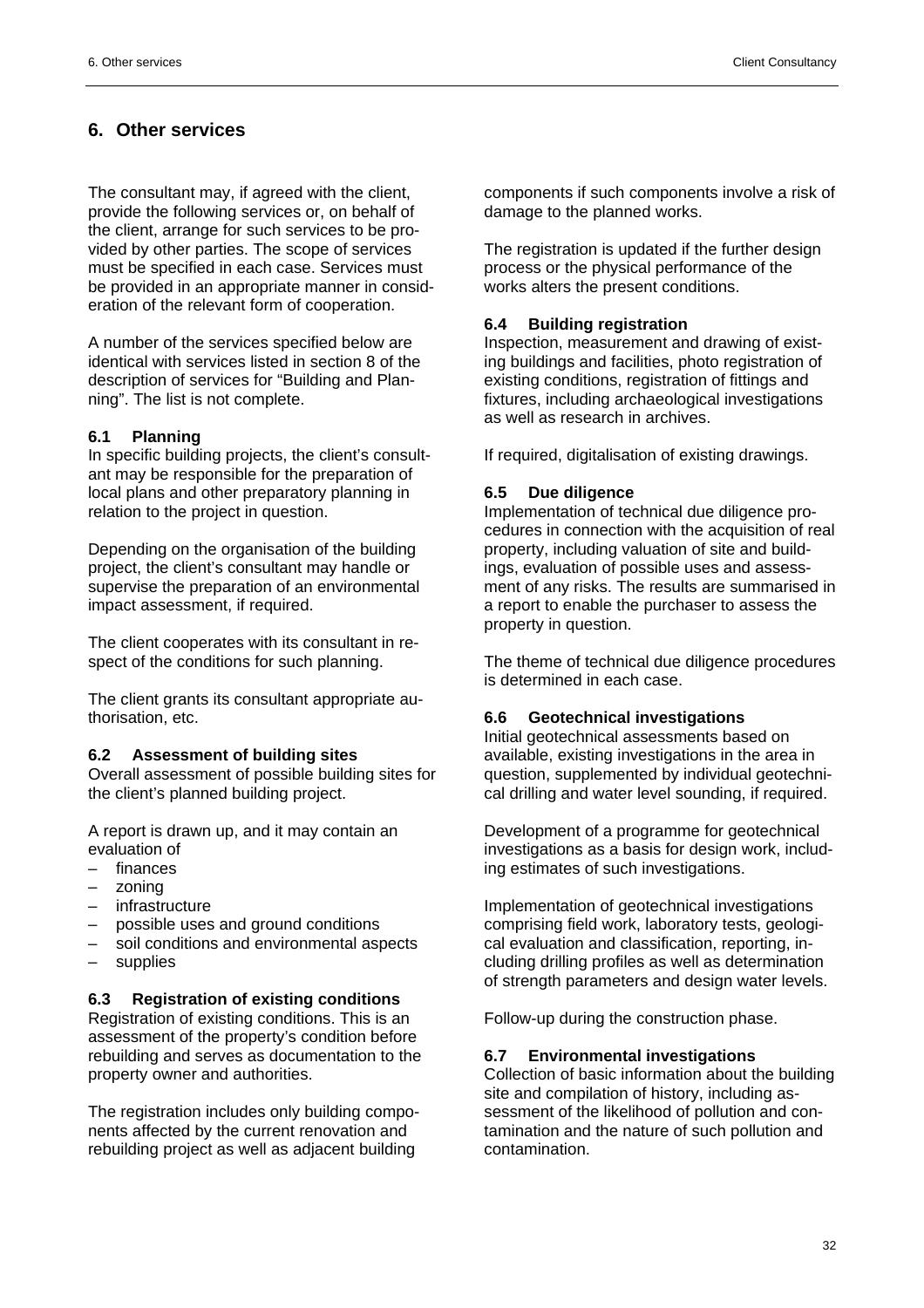Development of a programme for environmental investigations, including estimates of such investigations.

Completion of environmental investigations, analysis of samples and processing of test results. Reporting on investigations, including assessment of the extent and nature of pollution and contamination, proposals for remediation and estimates of the costs of such remediation.

Follow-up during the construction phase.

Consideration by the authorities.

# **6.8 Official duties**

Preparation of material for and participation in official duties such as inspection and expropriation, including preparation for and negotiations with authorities.

# **6.9 Analysis of market conditions**

Analysis of the competitive situation in respect of consultancy, construction and materials as a basis for assessing the design, location and construction of the building project in terms of time.

#### **6.10 Project development**

Implementation of project development for a specific building site and/or building, including assessment of possible uses, possibly completion of a market analysis, identification of infrastructure and zoning basis, completion of financial analyses, etc.

# **6.11 Risk analysis**

Analysis and management of specific conditions subject to risk.

# **6.12 Value analysis**

Development of a model for value analysis and completion of analysis.

# **6.13 Financial analysis**

Calculation of the financial consequences of alternative scenarios, including comparison between the purchase of existing property and the completion of the building project or the conclusion of a lease.

Profitability calculations.

Preparation of an operating budget on an accruals basis in respect of the total income and expenses of the relevant property.

Preparation of building component estimates or other estimates such as successive calculations and investment plans specified and implemented according to the client's special demands.

Overall financial calculations comprising capitalisation of total construction and operating costs during the lifetime of the relevant buildings.

#### **6.14 Insurance**

Advice on types of insurance in connection with the design, completion and operation of the buildings, including invitation of quotations, if required, through an insurance broker.

#### **6.15 Process management/consultancy**

Organisation of user involvement, including holding of special user seminars, etc.

Team building, including holding of workshops, start-up seminars, etc., in connection with the planning and completion of the building project.

Implementation of final evaluations.

#### **6.16 Project web**

Consultancy in connection with project web establishment and operation.

#### **6.17 Environmentally friendly design**

- definition of the client's environmental policy and targets, in general
- definition of the client's environmental policy and targets, according to the specific project
- determination of level of ambition and allocation of roles for environmentally friendly design in the current building project
- mapping of relevant and important environmental impacts and effects likely to be caused by the project during the lifetime of the relevant buildings
- recommendation of priority action areas or objectives for the reduction of environmental impacts
- prioritisation of environmental impacts and effects to be reduced through specific action
- determination of scope, documentation, allocation of responsibility and financial limits for environmentally friendly design in the individual design phases.

#### **6.18 Environmental management**

Assistance in connection with environmental management may consist of the following main activities: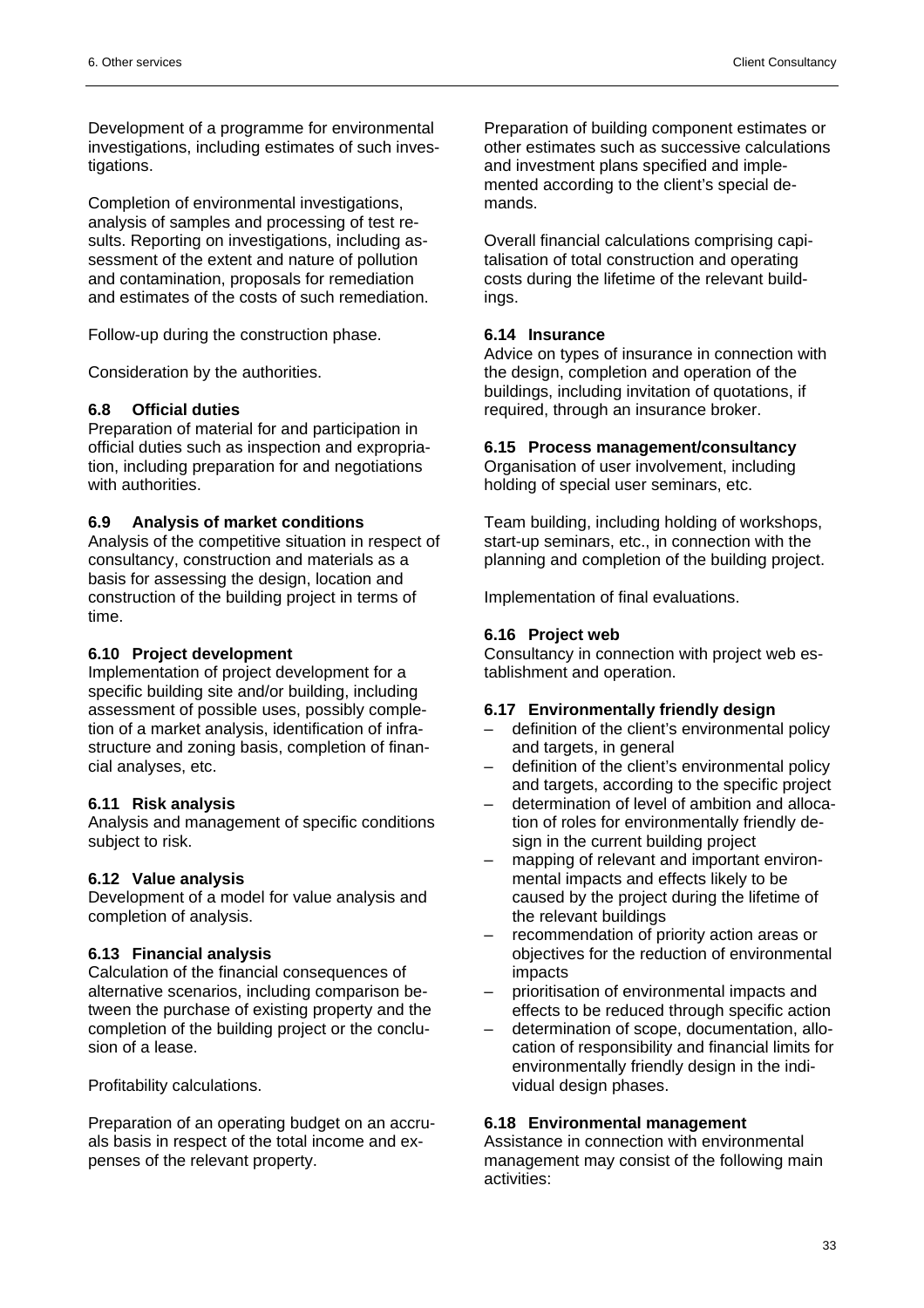- interdisciplinary coordination of environmentally friendly design
- interdisciplinary maintenance of environmental programme and plan
- interdisciplinary environmental review

# **6.19 Sales material, etc.**

Assistance with the preparation of sales and lease material.

#### **6.20 Complementary/alternative projects and project changes**

- assessment of complementary projects ordered by the client
- assessment of alternative projects drawn up by other consultants
- assistance in connection with the implementation of project changes, including redesign, if required
- assessment of project adjustments as a result of changes caused by the client

# **6.21 Artistic decoration**

Assistance in connection with organisation and negotiations in respect of artistic decoration.

#### **6.22 Bills of quantities, etc.**

Preparation of descriptive bills of quantities and measurement of work performed.

# **6.23 Increased quality assurance**

Assistance in connection with listing specifications for increased or special internal quality assurance and documentation for design and/or construction.

# **6.24 Client deliverables**

Responsibility for tendering, purchasing and coordination of any client deliverables.

# **6.25 Fittings, fixtures and equipment**

Registration of existing fittings, fixtures and equipment.

Assistance in connection with purchasing standard fittings, fixtures and equipment (fixed/nonfixed) and adjusting such fittings, fixtures and equipment to functions and technical installations.

# **6.26 Detailed timetables**

Preparation of detailed timetables apart from those described in specific sections.

#### **6.27 Construction management**

Implementation of construction management as stipulated in the description of services for

"Building and Planning" (see section 4.1).

#### **6.28 Assessment of operation and maintenance**

Assessment of operational and maintenancespecific conditions, including lifetimes and operating costs.

#### **6.29 Operational phase consultancy**

Assistance in connection with occupancy as well as operation of the property (buildings and facilities); the extent to be determined for each service:

- assistance in connection with preparing an operation and maintenance plan
- assistance in connection with implementing the operation and maintenance plan
- assistance with property operation

# **6.30 Facilities management**

Preparation of proposals for organising the management of the company or property, including area management, administrative management, operational management and management of services.

# **6.31 Special meeting activities**

Assistance in connection with special meeting activities such as preparation of material for and participation in client/user meetings, including general meetings, board meetings, political meetings and public meetings where the client's representative participates.

# **6.32 Disputes**

Assistance in connection with legal disputes between the client and a third party.

# **6.33 Relocation planning**

Relocation planning and implementation.

#### **6.34 Five-year inspection**

Inspection is performed according to the guidelines laid down by the Danish Building Defects Fund or according to agreement.

Services may also include technical assistance in connection with 5-year inspection performed by other consultants.